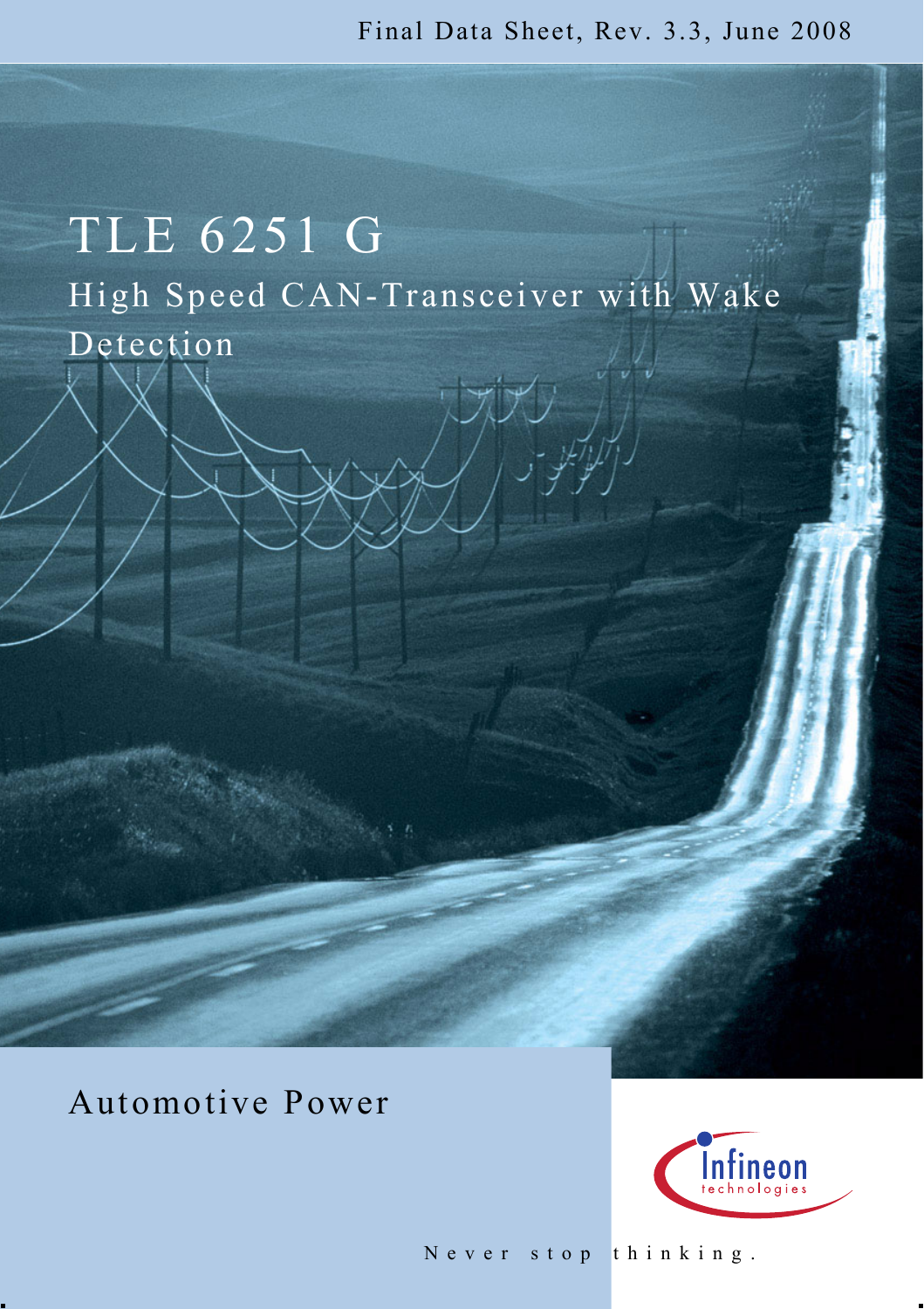**Edition 2008-06-19 Published by Infineon Technologies AG, St.-Martin-Strasse 53, 81669 München, Germany © Infineon Technologies AG 2005. All Rights Reserved.**

#### **Attention please!**

The information herein is given to describe certain components and shall not be considered as a guarantee of characteristics. Terms of delivery and rights to technical change reserved.

We hereby disclaim any and all warranties, including but not limited to warranties of non-infringement, regarding circuits, descriptions and charts stated herein.

#### **Information**

For further information on technology, delivery terms and conditions and prices please contact your nearest Infineon Technologies Office (**[www.infineon.com](http://www.infineon.com)**).

#### **Warnings**

Due to technical requirements components may contain dangerous substances. For information on the types in question please contact your nearest Infineon Technologies Office. please contact your nearest Infineon Technologies Office.<br>Infineon Technologies Components may only be used in life-support devices or systems with the express written approval of

Infineon Technologies, if a failure of such components can reasonably be expected to cause the failure of that life-support device or system, or to affect the safety or effectiveness of that device or system. Life support devices or systems are intended to be implanted in the human body, or to support and/or maintain and sustain and/or protect human life. If they fail, it is reasonable to assume that the health of the user or other persons may be endangered.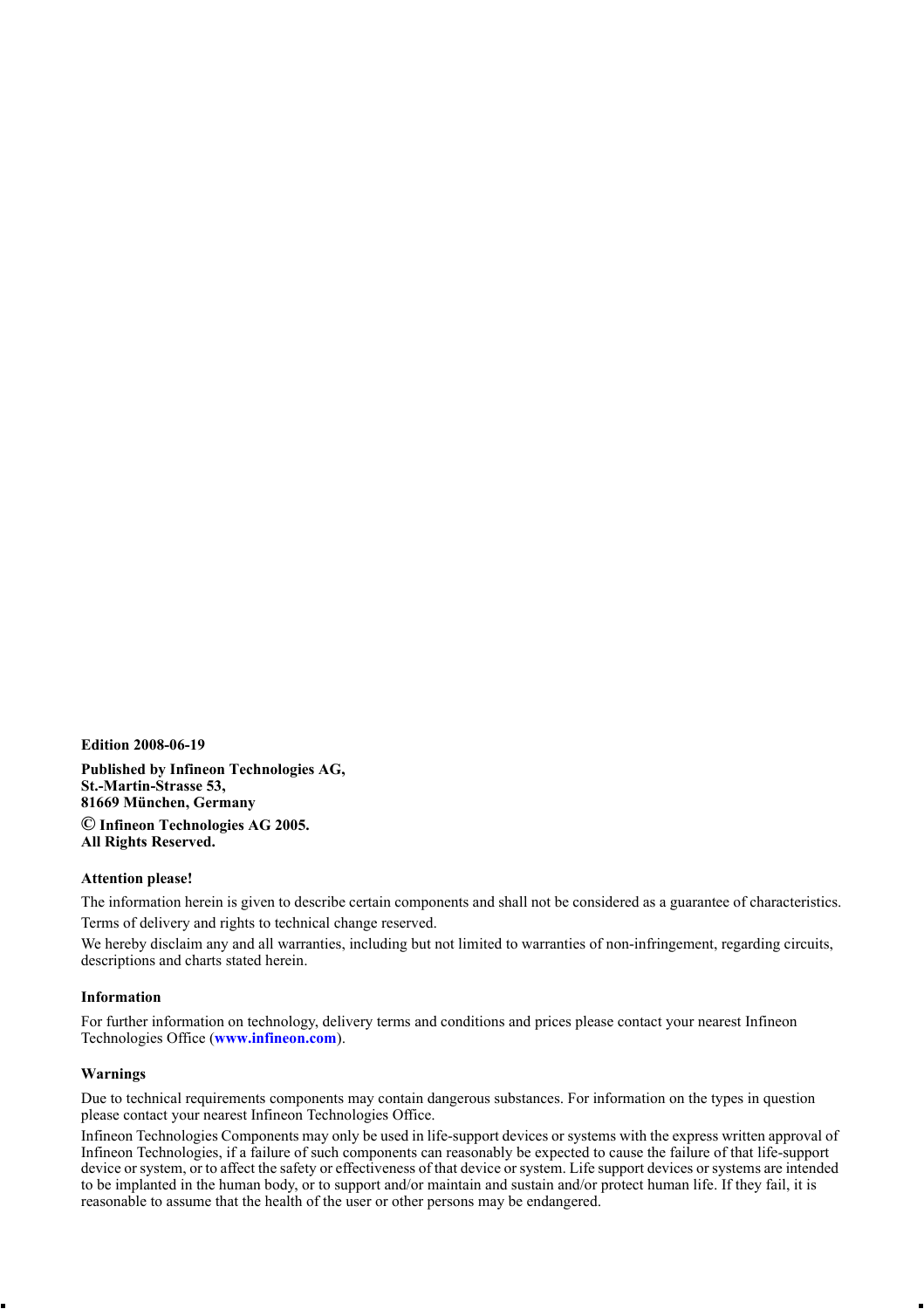

# **High Speed CAN-Transceiver with Wake Detection TLE 6251 G**

#### **Features**

- CAN data transmission rate up to 1 Mbaud
- Compatible to ISO/DIS 11898
- Supports 12 V and 24 V automotive applications
- Low power modes with local wake-up input and remote wake-up via CAN bus
- Very low power consumption in sleep mode
- Wake-up input
- Wake-up source recognition
- Inhibit output to control an external power supply
- Diagnosis output
- RxD only mode for node failure analysis
- Split termination to stabilize the recessive level
- TxD time-out function with diagnosis
- RxD recessive clamping handler with diagnosis
- TxD to RxD short circuit handler with diagnosis
- Bus line short circuit diagnosis
- Bus dominant clamping diagnosis
- Undervoltage detection at  $V_{\text{CC}}$ ,  $V_{\text{HO}}$  and  $V_{\text{BAT}}$
- Cold start diagnosis (first battery connection)
- Adaptive to host logic supply levels (3.3 and 5 V)
- Wide common mode range for electromagnetic immunity (EMI)

**Type Code** Package TLE 6251 G  $\vert$  On Request  $\vert$  P-DSO-14-13

- Low electromagnetic emission (EME)
- Short circuit proof to ground, battery and  $V_{CC}$
- Overtemperature protection
- Protected against automotive transients
- +/- 6kV ESD Robustness according to IEC 61000-4-2

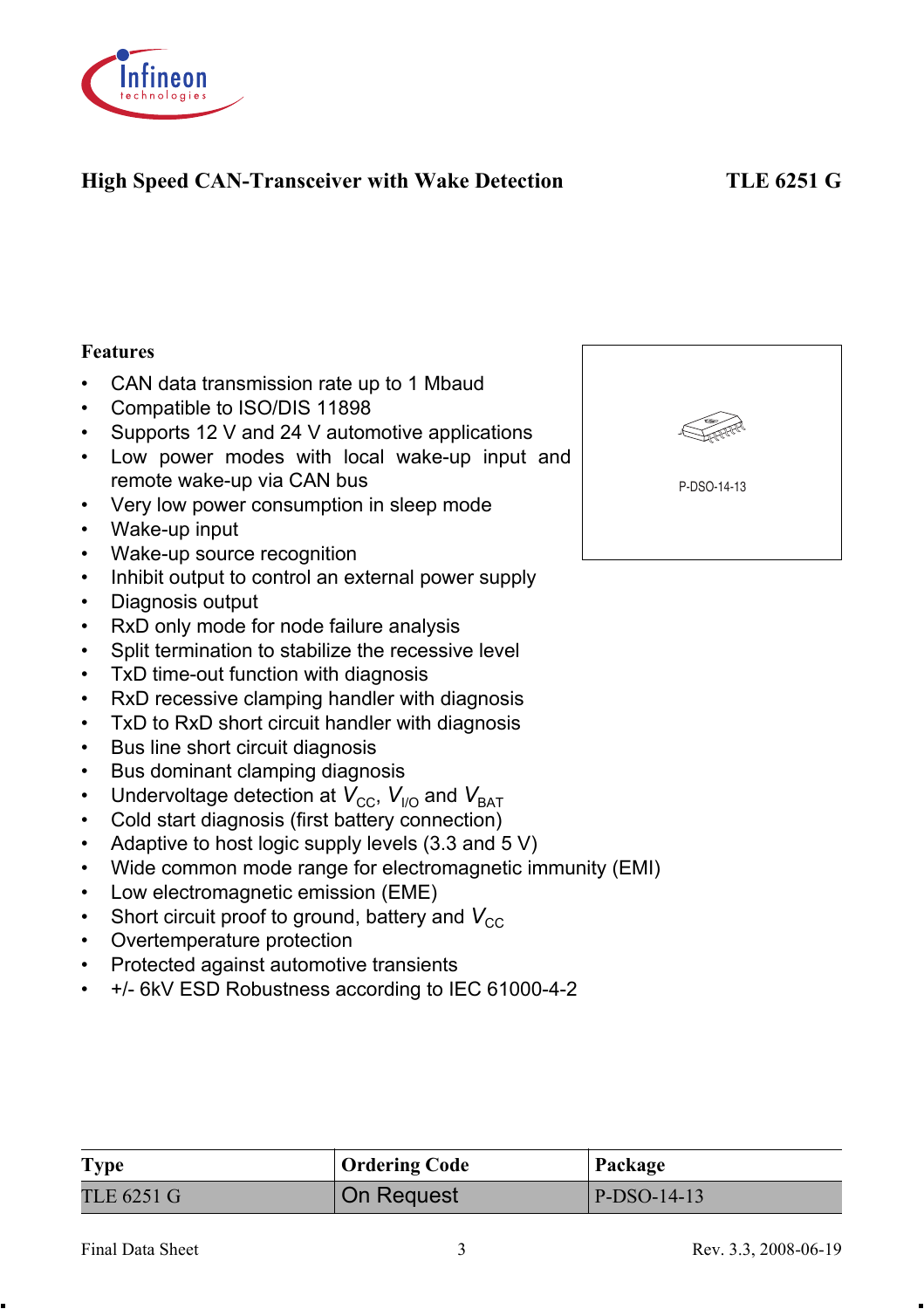

#### **Description**

The CAN-transceiver TLE 6251 G is a monolithic integrated circuit in a P-DSO-14-13 package for high speed differential mode data transmission (up to 1 Mbaud) and reception in automotive and industrial applications. It works as an interface between the CAN protocol controller and the physical bus lines compatible to ISO/DIS 11898.

As a successor to the first generation of HS CAN, the TLE 6251 G is designed to provide an excellent passive behavior when the transceiver is switched off (mixed networks, clamp15/30 applications). The current consumption can be reduced, due to the low power modes.. This supports networks with partially powered down nodes.

The TLE 6251 G offers two low power modes as well as a receive-only mode to support software diagnosis functions. A wake-up from the low power mode is possible via a message on the bus or via the bi-level sensitive wake input. An external voltage supply IC can be controlled by the inhibit output. So, the  $\mu$ C can be powered down and the TLE 6251 G still reacts to wake-up activities on the CAN bus or local wake input.

A diagnosis output allows mode dependent enhanced diagnosis of bus failures and wake-up source. A  $V_{\text{BAT}}$  fail flag reports an power-on condition at the battery supply input.

The TLE 6251 G is designed to withstand the severe conditions of automotive applications and to support 12 V and 24 V applications.

The IC is based on the Smart Power Technology SPT® which allows bipolar and CMOS control circuitry in accordance with DMOS power devices existing on the same monolithic circuit.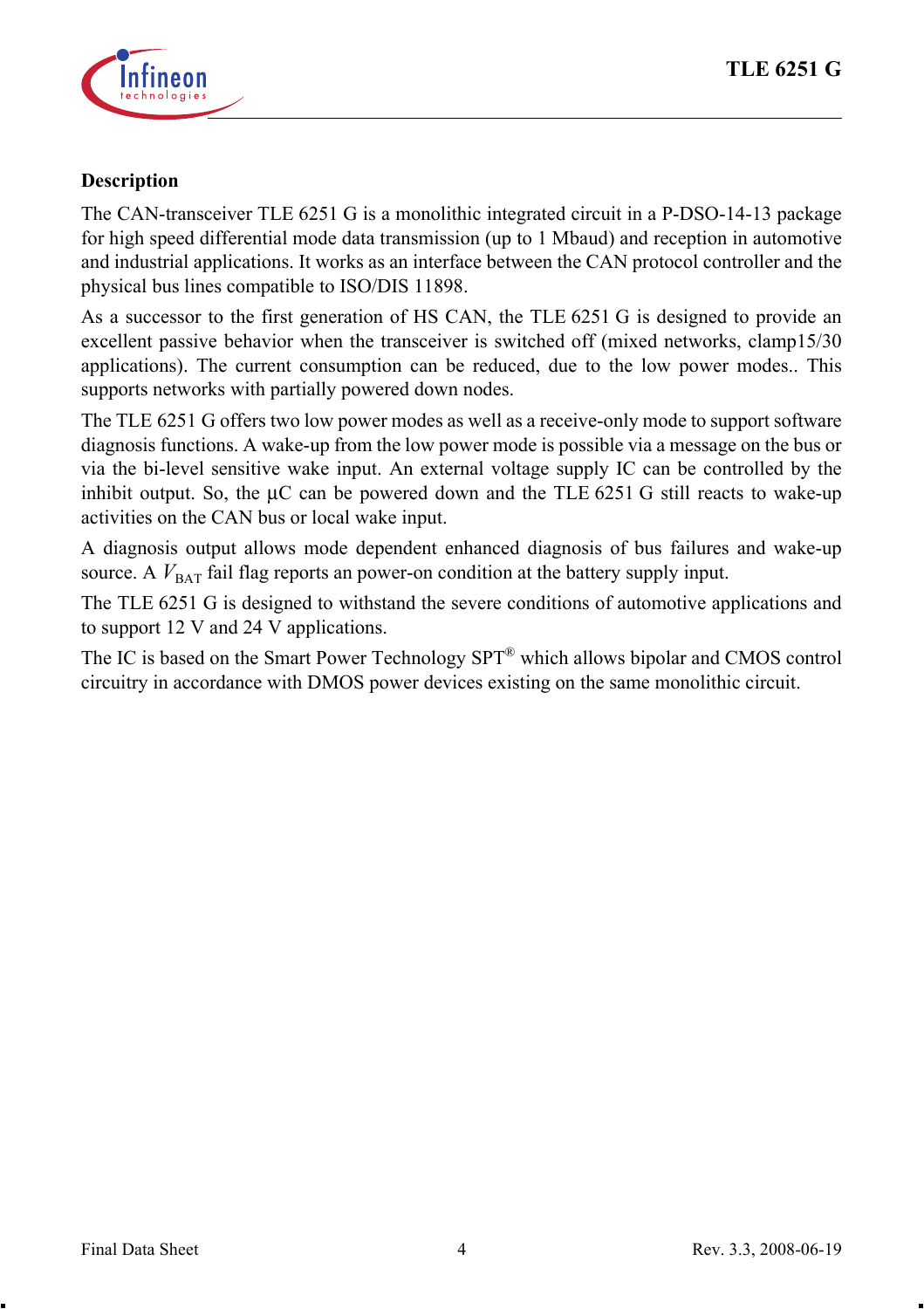

# **Pin Configuration**



| Figure 1 | <b>Pin Configuration</b> (top view) |  |
|----------|-------------------------------------|--|
|----------|-------------------------------------|--|

# **Table 1 Pin Definitions and Functions**

| Pin No.        | Symbol       | <b>Function</b>                                                                                                                                                                                                  |
|----------------|--------------|------------------------------------------------------------------------------------------------------------------------------------------------------------------------------------------------------------------|
| 1              | TxD          | CAN transmit data input; $20 \text{ k}\Omega$ pull-up, LOW in dominant state                                                                                                                                     |
| $\overline{2}$ | <b>GND</b>   | Ground                                                                                                                                                                                                           |
| 3              | $V_{\rm CC}$ | <b>5 V supply input;</b> block to GND with 100 nF ceramic capacitor                                                                                                                                              |
| $\overline{4}$ | RxD          | CAN receive data output; LOW in dominant state, push-pull output<br>stage                                                                                                                                        |
| 5              | $V_{\mu C}$  | <b>Logic voltage level adapter input;</b> connect to pin $V_{CC}$ for 5 V<br>microcontroller, connect to additional supply voltage for other logic<br>voltage levels, block to GND with 100 nF ceramic capacitor |
| 6              | EN           | Mode control input 1; internal pull-down, see Figure 6                                                                                                                                                           |
| 7              | INH          | <b>Control output</b> ; set HIGH to activate voltage regulator; open drain                                                                                                                                       |
| 8              | <b>NERR</b>  | Diagnosis output 1; error and power on indication output, push-pull<br>output stage                                                                                                                              |
| $\mathbf Q$    | WK.          | Wake-up input; bi-level sensitive                                                                                                                                                                                |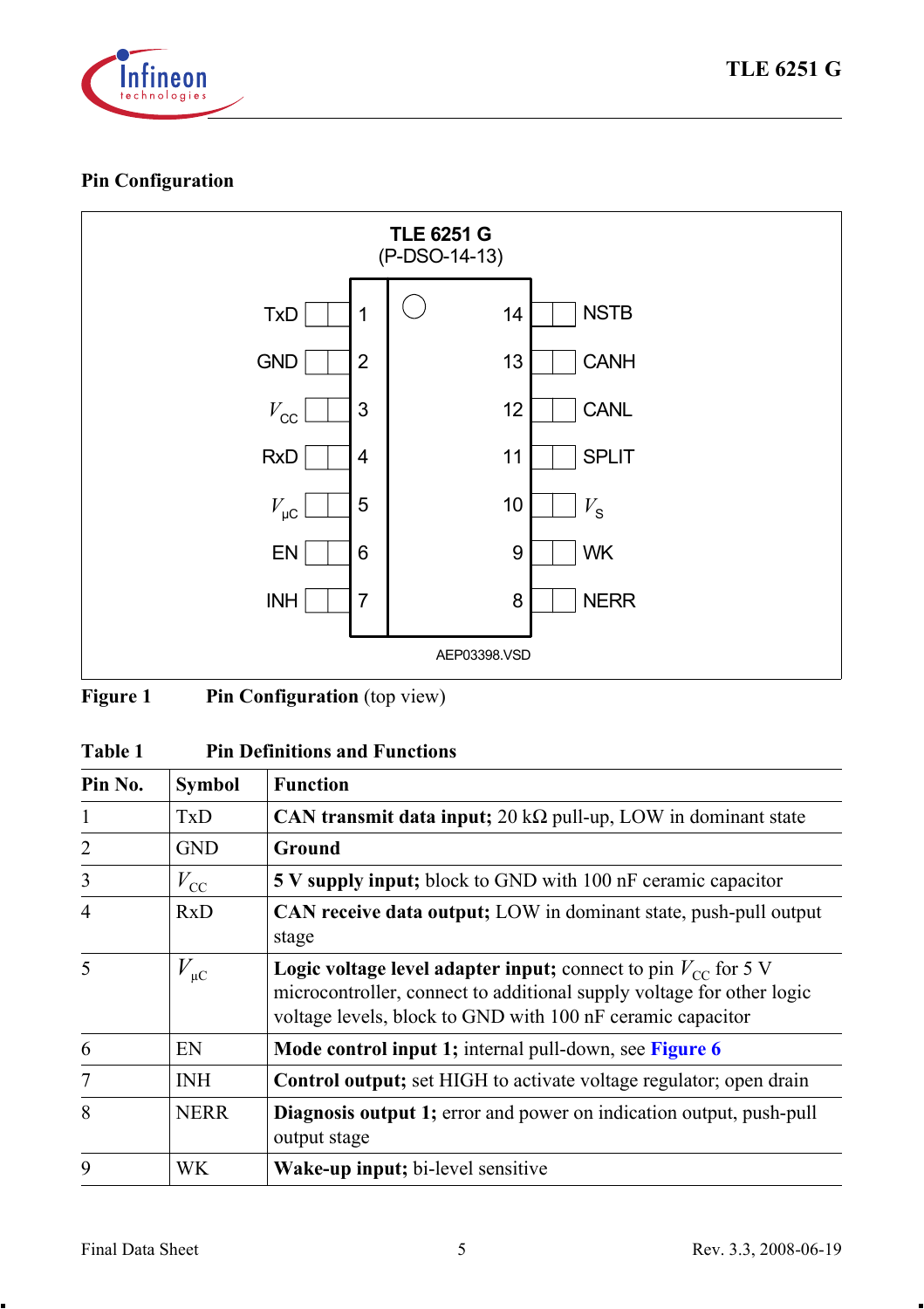

| таріе т | PIN Definitions and Functions (cont d) |                                                                                                 |  |  |  |  |  |
|---------|----------------------------------------|-------------------------------------------------------------------------------------------------|--|--|--|--|--|
| Pin No. | <b>Symbol</b>                          | <b>Function</b>                                                                                 |  |  |  |  |  |
| 10      | $V_{\rm s}$                            | Battery voltage supply input; block to GND with 100 nF ceramic<br>capacitor                     |  |  |  |  |  |
| 11      | <b>SPLIT</b>                           | Termination output; to support the recessive voltage level of the bus<br>lines (see Table $2$ ) |  |  |  |  |  |
| 12      | CANL                                   | Low line output: LOW in dominant state                                                          |  |  |  |  |  |
| 13      | <b>CANH</b>                            | <b>High line output:</b> HIGH in dominant state                                                 |  |  |  |  |  |
| 14      | <b>NSTB</b>                            | Mode control input 2; internal pull-down, see Figure 6                                          |  |  |  |  |  |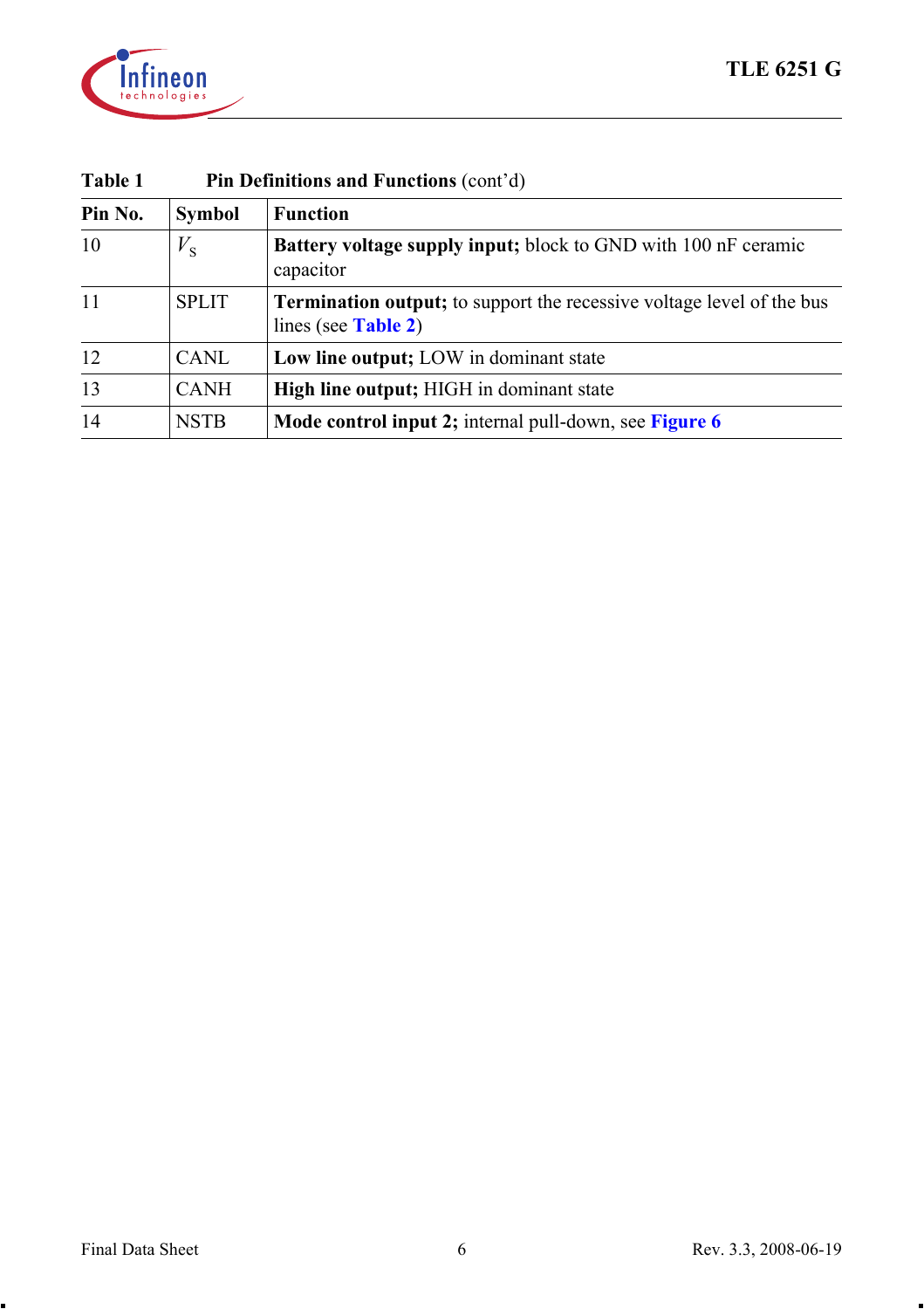

# **Functional Block Diagram**



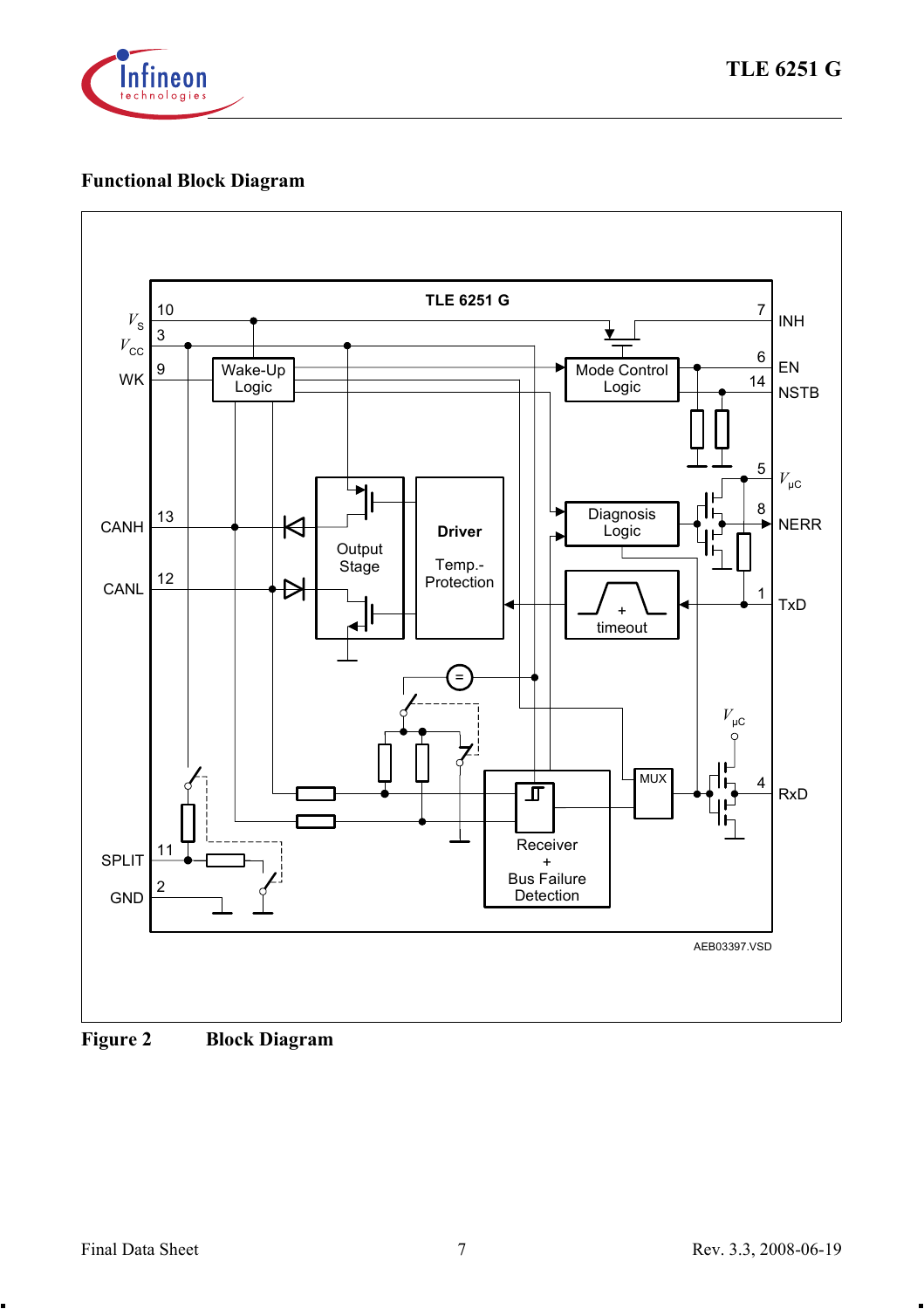

#### **Application Information**

As a successor to the first generation of HS CAN, the TLE 6251 G is designed to provide an excellent passive behavior when the transceiver is switched off (mixed networks, terminal 15/30 applications). The current consumption can be reduced, due to the low power modes. This supports networks with partially powered down nodes.

A wake-up from the low power modes is possible via a message on the bus or via the bi-level sensitive wake input WK. An external voltage supply IC can be controlled by the inhibit output INH. So, the µC can be powered down and the TLE 6251 G still reacts to wake-up activities on the CAN bus or local wake input activities.

A diagnosis output pin NERR, allows mode dependent enhanced diagnosis of bus failures and wake-up source. A  $V_{\text{BAT}}$  fail flag reports a power-on condition at the battery supply input. The  $V_{\text{BAT}}$  fail flag will be resetted after the first transition into normal mode.

The TLE 6251 G has four operation modes, the normal, the receive only, the standby mode and the sleep mode. These modes can be controlled with the two control pins EN and NSTB pin (see **[Figure](#page-16-0) 6**, **[Table](#page-17-0) 2**). Both, EN and NSTB, have an implemented pull-down, so if there is no signal applied to EN and NSTB, the transceiver automatically changes to the standby mode.

#### **Normal Mode**

To transfer the TLE 6251 G into the normal mode, NSTB and EN have to be switched to HIGH level. This mode is designed for the normal data transmission/reception within the HS-CAN network.

## **Transmission**

The signal from the  $\mu$ C is applied to the TxD input of the TLE 6251 G. Now the bus driver switches the CANH/L output stages to transfer this input signal to the CAN bus lines.

#### **TxD Time-out Feature**

If the TxD signal is dominant for a time  $t > t_{\text{TvD}}$ , the TxD time-out function deactivates the transmission of the signal at the bus. This is realized to prevent the bus from being blocked permanently due to an error.

The transmission is released again, after a mode state change.

## **TxD to RxD Short Circuit Feature**

Similar to the TxD time-out, a TxD to RxD short circuit would also drive a permanent dominant signal at the bus and so block the communication. To avoid this, the TLE 6251 G has a TxD to RxD short circuit detection.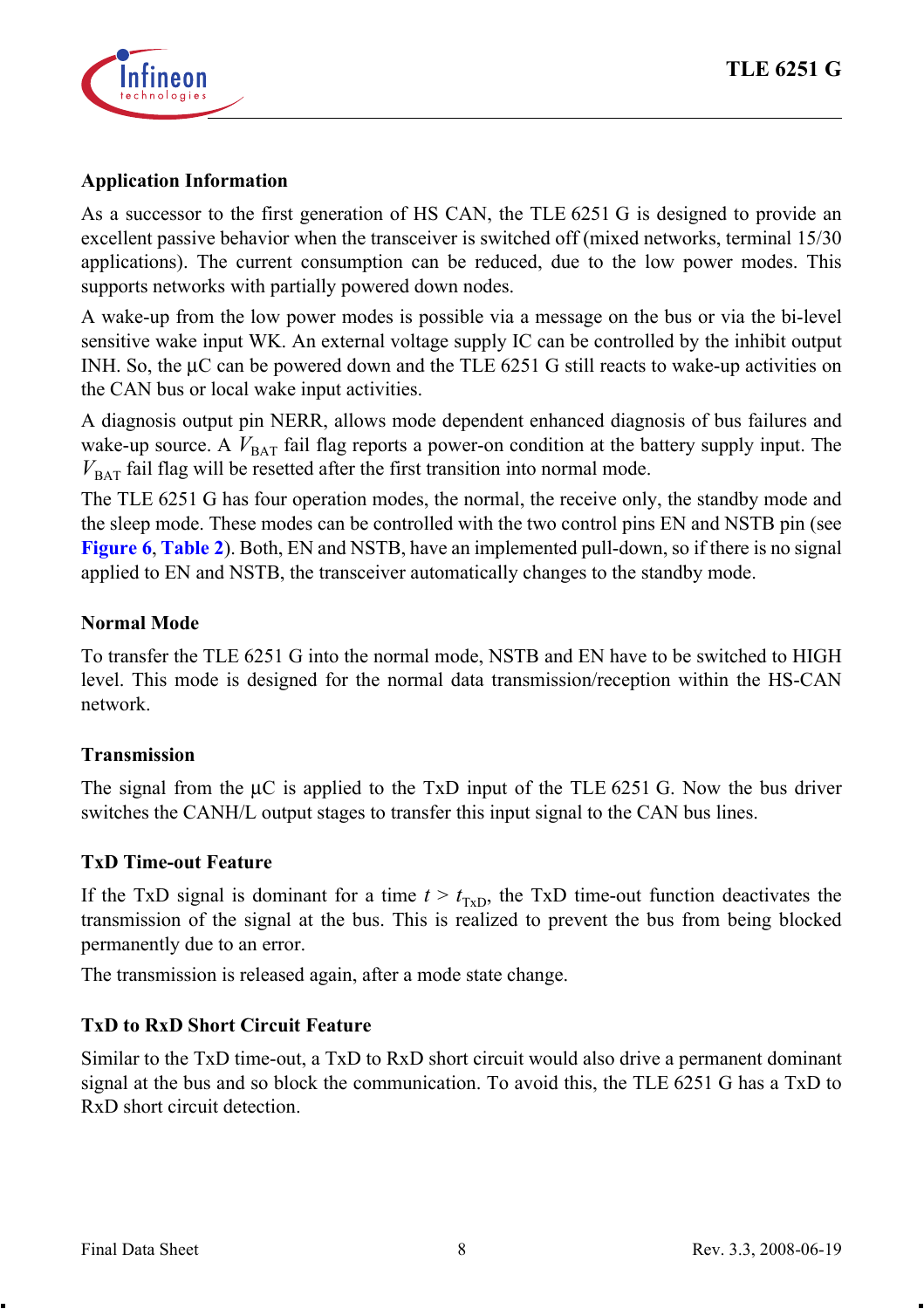

#### **Reduced Electromagnetic Emission**

The bus driver has an implemented control to reduce the electromagnetic emission (EME). This is achieved by controlling the symmetry of the slope, resp. of CANH and CANL.

#### **Overtemperature**

The driver stages are protected against overtemperature. Exceeding the shutdown temperature results in deactivation of the driving stages at CANH/L. To avoid a bit failure after cooling down, the signals can be transmitted again only after a dominant to recessive edge at TxD.

**[Figure](#page-8-0) 3** shows the way how the transmission stage is deactivated and activated again. First an overtemperature condition causes the transmission stage to deactivate. After the overtemperature condition is no longer present, the transmission is only possible after the TxD bus signal has changed to recessive level.



<span id="page-8-0"></span>**Figure 3 Release of the Transmission after Overtemperature**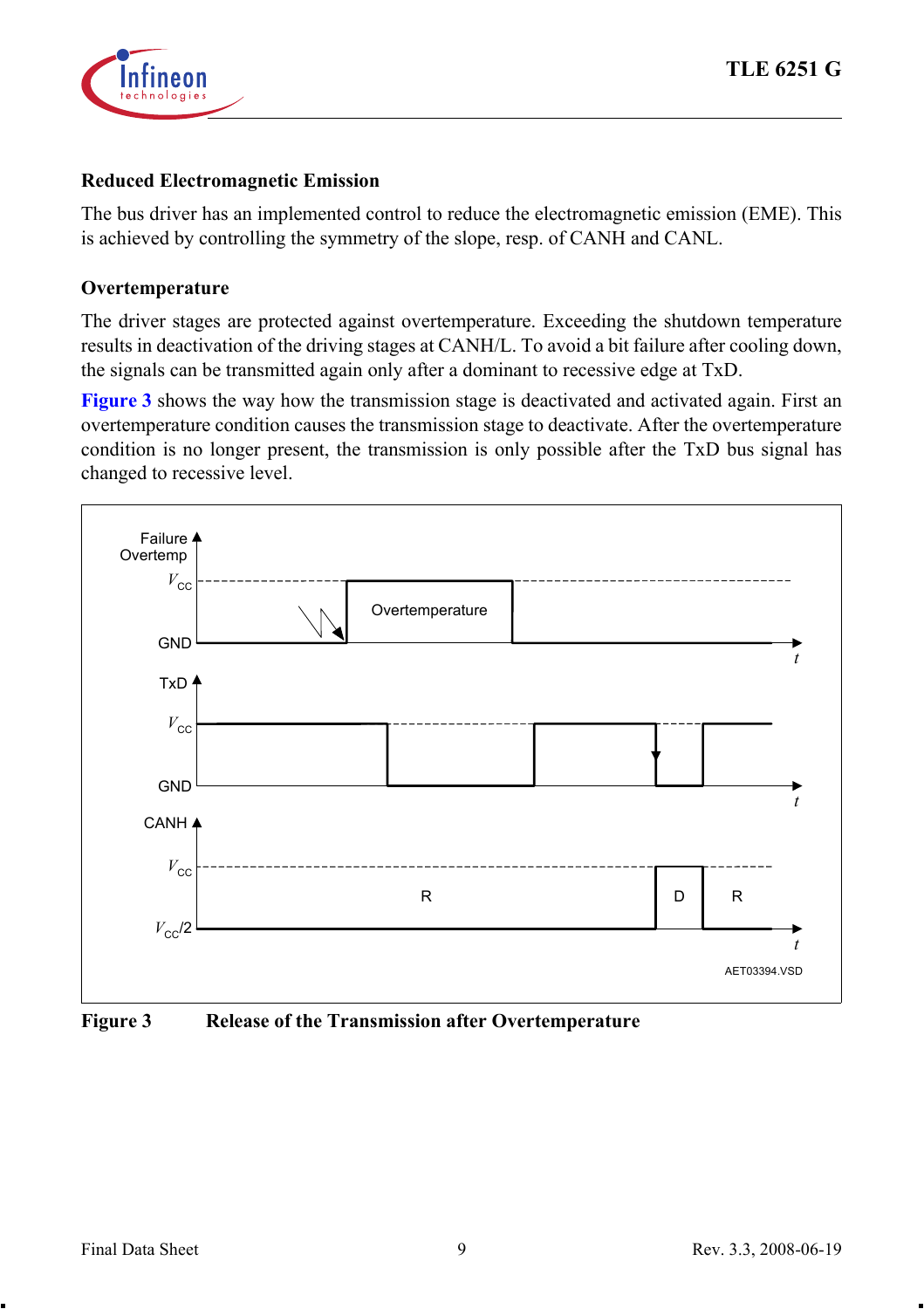

#### **Reception**

The analog CAN bus signals are converted into a digital signal at RxD via the differential input receiver.

In normal mode and RxD only, the split pin is used to stabilize the recessive common mode signal.

#### **Permanent Recessive Clamping**

If the RxD signal is permanent recessive, although there is a message sent on the bus, the host µC of this transceiver could start a message at any time, because the bus seems to be idle. To prevent this node to disturb the communication on the bus, the TLE 6251 G offers a so called permanent RxD recessive clamping. If the RxD signal is permanent recessive, an error flag is set and the transmitter is deactivated as long as the error occurs

#### **Receive Only Mode (RxOnly Mode)**

In the RxOnly mode, the transmission stage is deactivated but the reception of signals via the CAN bus is still possible. This mode is implemented to support hardware and software diagnosis functions.

If there is an hardware error on the transmission part of a node (e.g. bubbling idiot failure), in the RxOnly mode, the bus is no longer blocked and the  $\mu$ C can still receive the messages on the bus.

It is also possible to make a network analysis of the interconnections between the nodes. A connection between two nodes (in a network) is checked if both nodes are in the normal mode and all others are in RxOnly mode. If a message from one node is sent to the other, this has to be acknowledged. If there is no acknowledge of the message, the connection between the two nodes has an error.

The RxD pin also works as an diagnosis flag, which is described more in detail in **[Table](#page-17-0) 2**.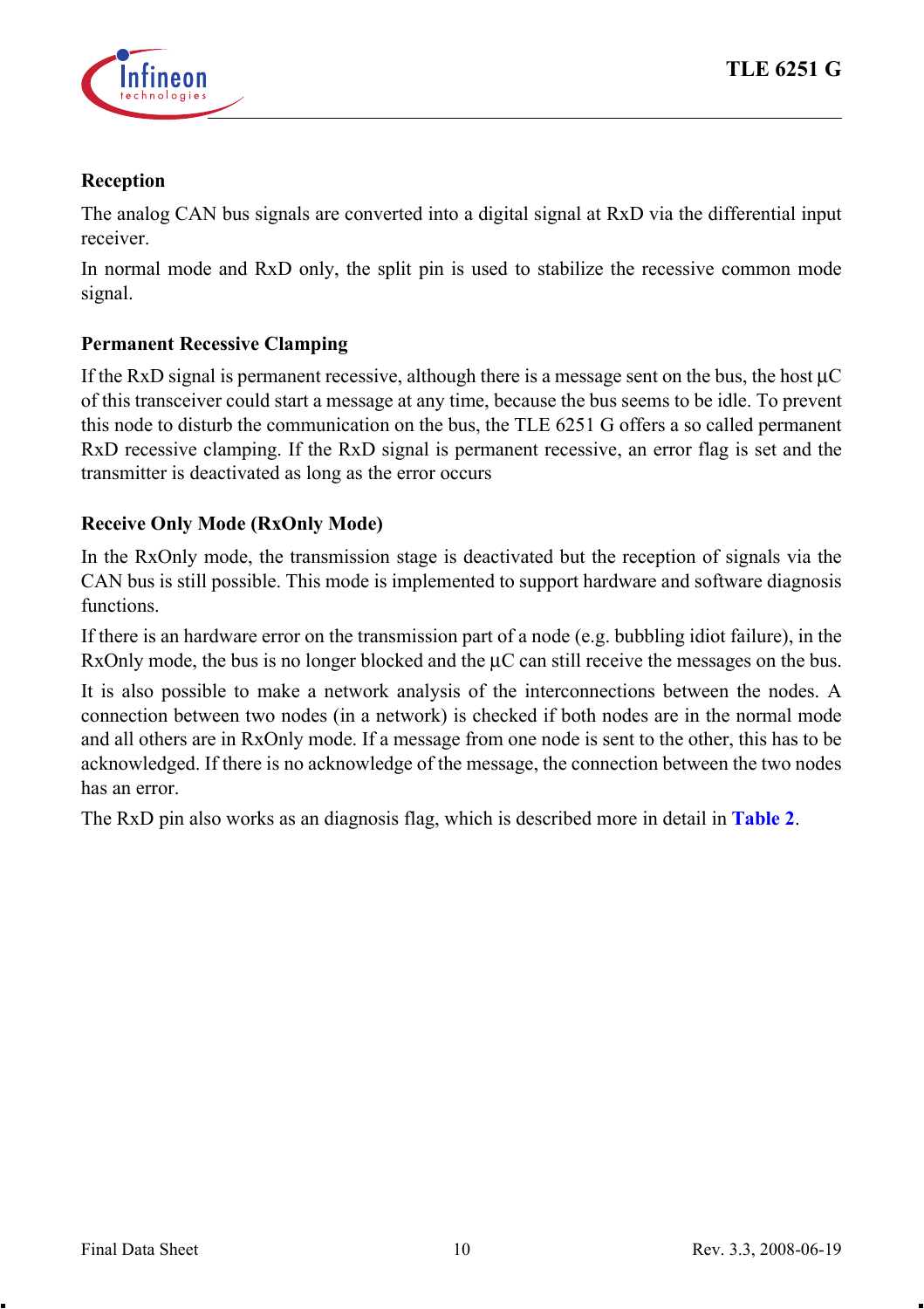

#### **Standby Mode**

In the standby mode, transmission and reception of signals is deactivated. This is the first step of reducing the current consumption. The internal voltage regulator control pin (INH) is still active, so all external (INH controlled) powered devices are also activated.

## **Wake-Up**

The wake-up is possible via WK-pin (filtering time  $t > t_{\text{wk}}$ ) or CAN message (filtering time  $t >$  $t_{\text{WII}}$ ) and sets the RxD/NERR pins to LOW, see **[Figure](#page-11-0) 4**. Now the  $\mu$ C is able to detect this change at  $RxD$  and switch the transceiver into the normal mode. Once the wake-up flag is set (= LOW), it remains in this state, as long as the transceiver is not transferred into the normal mode. The detection of the wake-up source is possible during the first 4 recessive to dominant edges at TxD in the normal mode.

## **Go-to Sleep Mode**

The go-to sleep mode is used to have an intermediate step between the sleep mode and all other modes. This mode has to control if the sleep command ( $EN = 1$ , NSTB = 0) is activated for a minimum hold time  $t > t_{\text{hST P}}$ . Afterwards the TLE 6251 G automatically transfers into the sleep mode. The activated features in go-to sleep mode are similar to the standby mode.

## **Sleep Mode**

In the sleep mode, transmission and reception of signals is deactivated. This is the second step of reducing the current consumption. The internal voltage regulator control pin (INH) is deactivated.

## **Transition into other Modes during Sleep Mode**

Transition from sleep into other modes is possible if  $V_{\text{CC}}$  and  $V_{\text{UC}}$  active. Selection of the modes can be done by the mode control inputs.

## **Wake-Up**

The wake-up is possible via WK-pin (filtering time  $t > t_{\text{wk}}$ ) or CAN message (filtering time  $t >$  $t_{\text{WII}}$ ) and automatically transfers the TLE 6251 G into the standby mode and sets the RxD/NERR pins to LOW, see **[Figure](#page-11-0) 4**. Once the TLE 6251 G has been set to the standby mode, the system voltage regulator is activated by the inhibit output INH, and the  $\mu$ C restarts. Now the  $\mu$ C is able to detect this change at RxD and switch the transceiver into the normal mode. Once the wake-up flag is set (= LOW), it remains in this state, as long as the transceiver is not transferred into the normal mode. The detection of the wake-up source is possible during the first 4 recessive to dominant edges at TxD in the normal mode.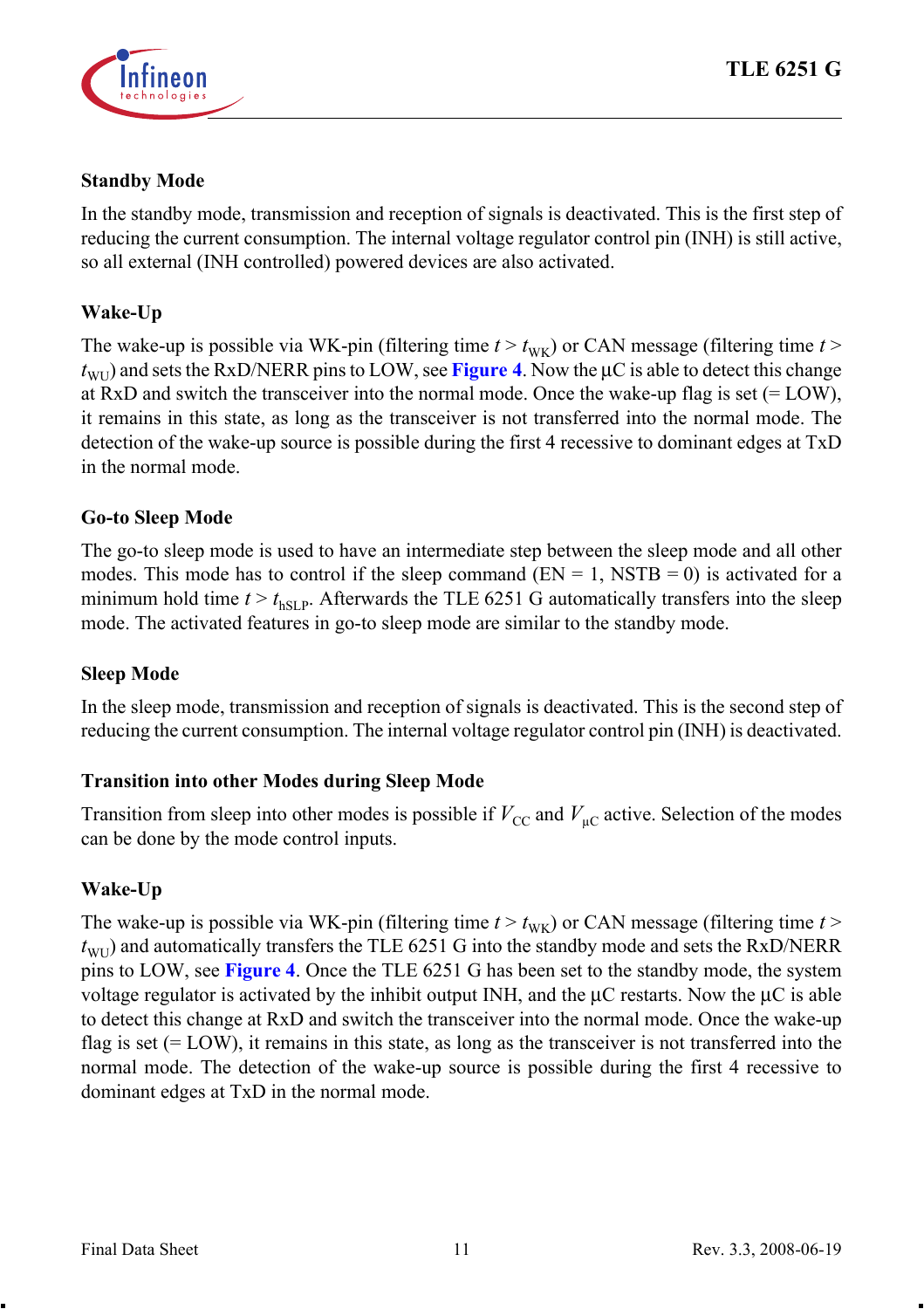



<span id="page-11-0"></span>**Figure 4 RxD during Sleep mode**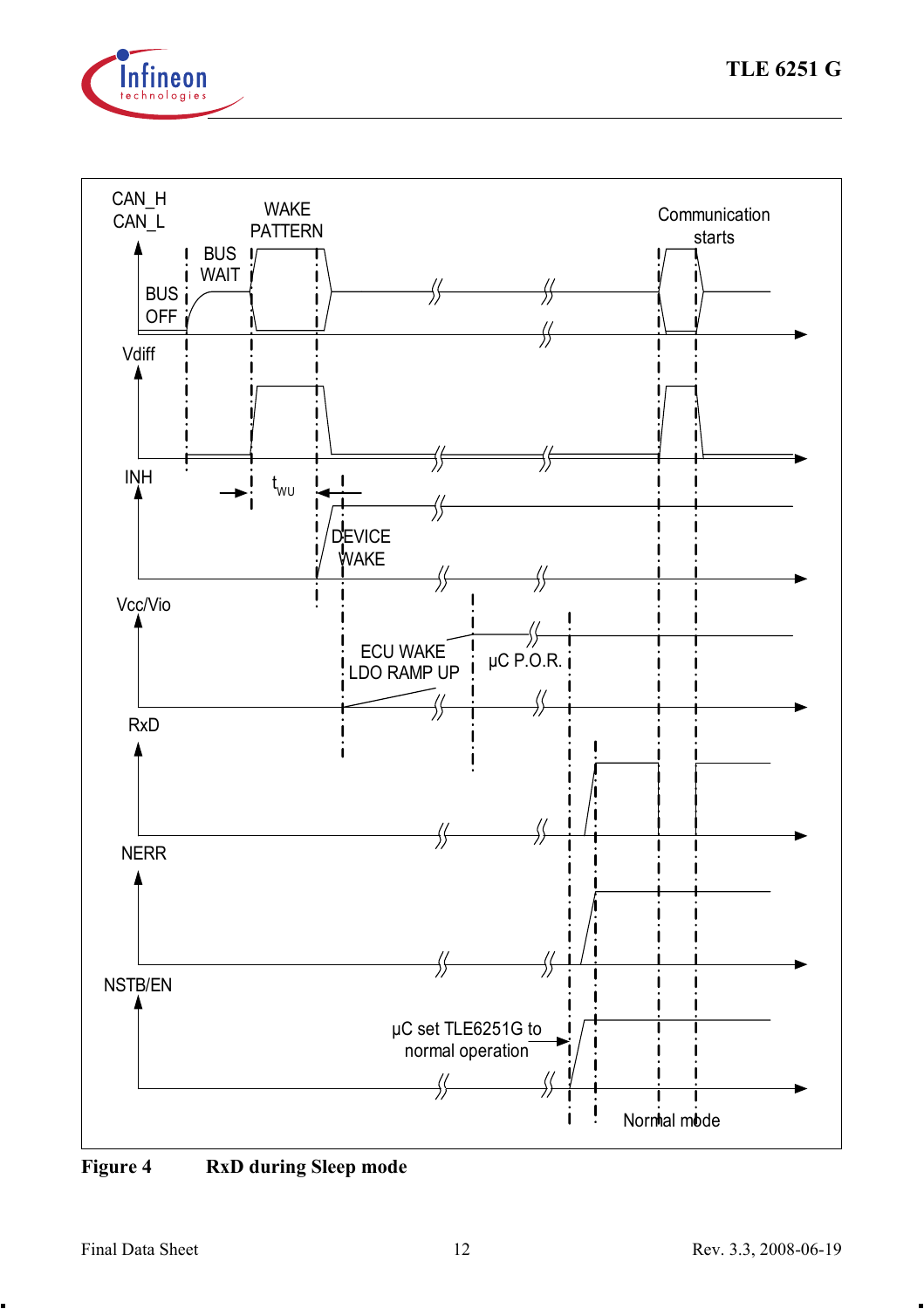

# **Split Circuit**

The split circuitry is activated during normal and RxOnly mode and deactivated (SPLIT pin high ohmic) during sleep and standby mode. The SPLIT pin is used to stabilize the recessive common mode signal in normal mode and RxOnly mode. This is realized with a stabilized voltage of 0.5  $V_{CC}$  at SPLIT.



<span id="page-12-0"></span>**Figure 5 Application example for the SPLIT Pin** 

A correct application of the SPLIT pin is shown in **[Figure](#page-12-0) 5**. The split termination for the left and right node is realized with two 60  $\Omega$  resistances and one 10 nF capacitor. The center node in this example is a stub node and the recommended value for the split resistances is  $1.5 \text{ k}\Omega$ .

## **Diagnosis-Flags at NERR and RxD**

# **Power-Up Flag**

Task: to signalize a power-up state at  $V_{\text{BAT}}$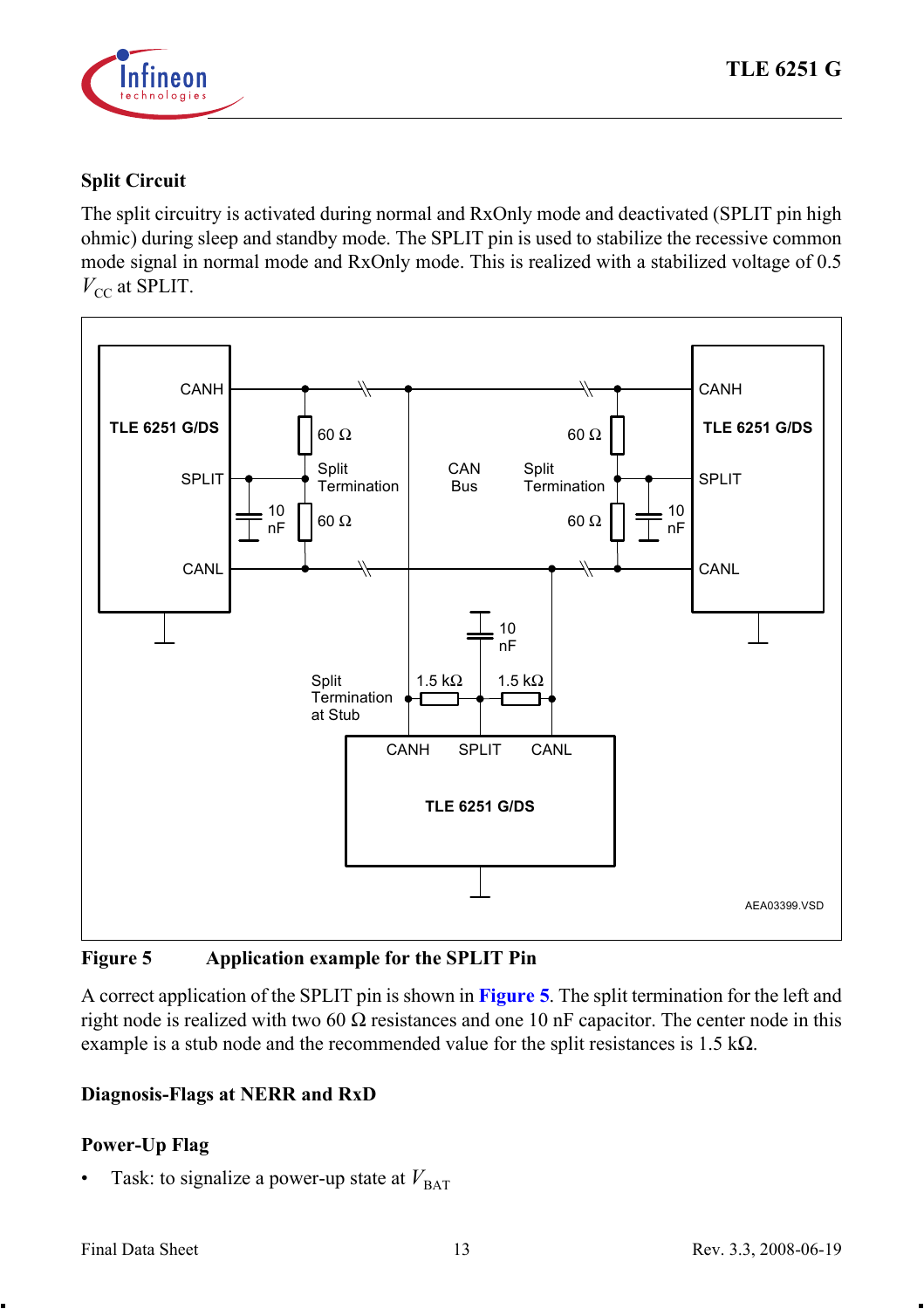

- Indicator: NERR = LOW in RxOnly mode
- Remarks: Power-up flag is cleared when entering the normal mode

## **Wake-Up Flag**

- Task: to signalize a wake-up condition at the WK pin (filtering time  $t > t_{WK}$ ) or via CAN bus message (filtering time  $t > t_{\text{WU}}$ )
- Indicator: RxD or NERR = LOW in sleep/stand-by mode immediately after wake-up
- Remarks: Flag is cleared on entering the RxOnly mode

#### **Wake-Up Source Flag**

- Task: to distinguish between the two wake-up sources
- Indicator:  $NERR = LOW$  in normal mode = wake-up via WK pin
- Remarks: only available if the power-up flag is cleared. After four recessive to dominant edges on TxD in normal mode, the flag is cleared. Leaving the normal mode clears the wakeup source flag.

#### **Bus Failure Flag**

- Task: to signalize a bus line short circuit condition to GND,  $V_s$  or  $V_{CC}$
- Indicator: NERR = LOW in normal mode
- Remarks: flag is set after four consecutive recessive to dominant cycles on pin TxD when trying to drive the bus dominant. The bus failure flag is cleared if the normal mode is reentered or 4 recessive to dominant edges at TxD without failure condition.

## **Local Failure Flag**

- Task: to signalize one of the five local failure conditions described in **[Local Failure-Flags](#page-14-0)  [and -Detection](#page-14-0)**
- Indicator:  $NERR = LOW$  in  $RxOnly$  mode (local failure flag is set)
- Remarks: the flag is cleared when entering the normal mode from RxOnly mode or when RxD is dominant while TxD is recessive.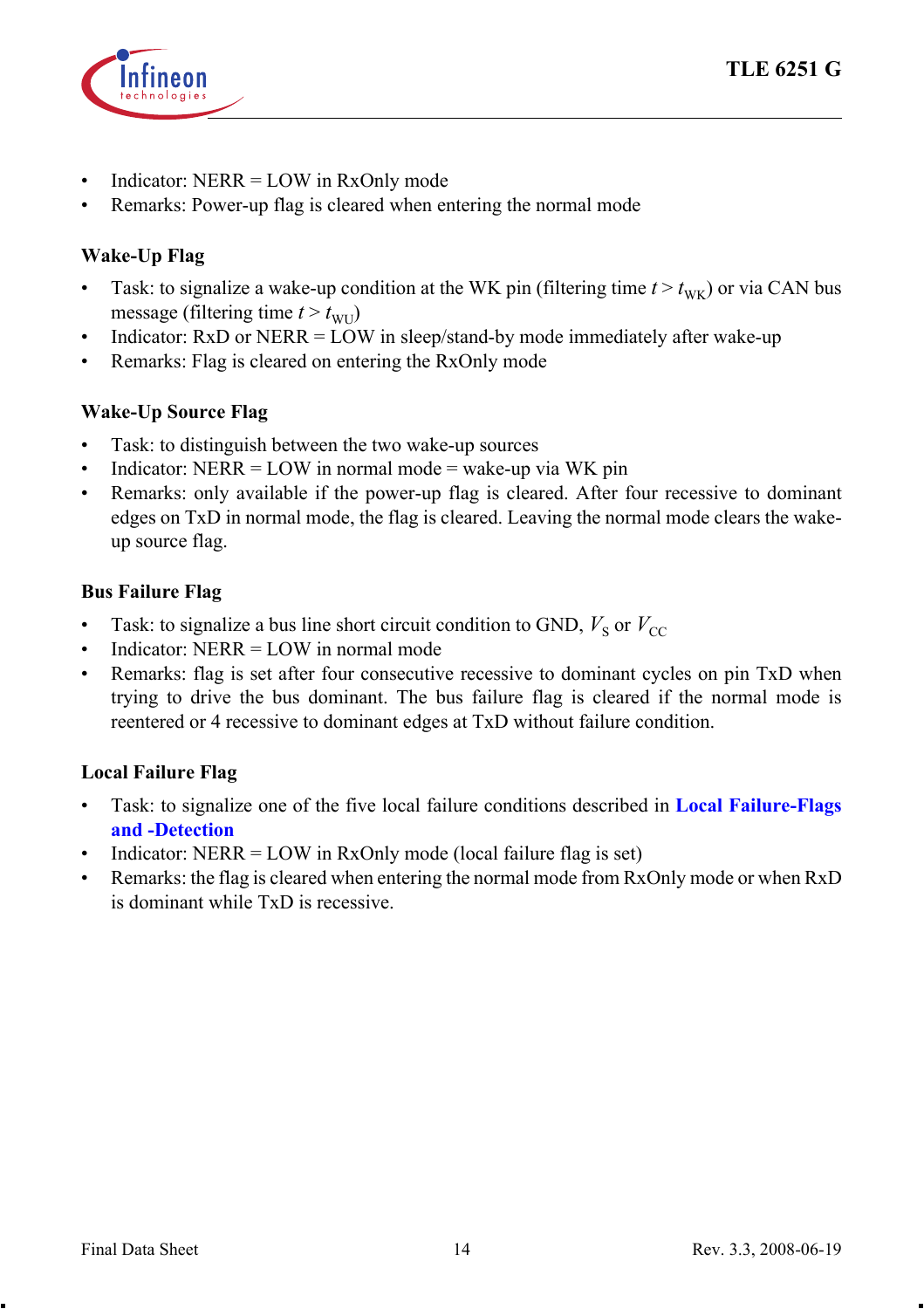

#### <span id="page-14-0"></span>**Local Failure-Flags and -Detection**

#### **TxD Dominant Failure Detection**

- Effect: permanent dominant signal for  $t > t_{\text{Tr}}$  at TxD
- Indicator:  $NERR = LOW$  in  $RxOnly$  mode (local failure flag is set)
- Action: disabling of the transmitter stage
- Remarks: release of the transmitter stage only after transition into RxOnly mode (failure diagnosis) and transition into normal mode.

#### **RxD Permanent Recessive Clamping**

- Effect: internal RxD signal does not match signal at RxD pin because the RxD pin is pulled to HIGH (permanent HIGH)
- Indicator:  $NERR = LOW$  in  $RxOnly$  mode (local failure flag is set)
- Action: disabling of the receiver stage
- Remarks: the flag is cleared by changing from RxOnly (failure diagnosis) into normal mode or RxD gets dominant.

#### **TxD to RxD Short Circuit**

- Effect: short circuit between RxD and TxD
- Indicator:  $NERR = LOW$  in  $RxOnly$  mode (local failure flag is set)
- Action: disabling of the transmitter stage
- Remarks: the flag is cleared by changing from RxOnly (failure diagnosis) into normal mode.

#### **Bus Dominant Clamping**

- Effect: permanent dominant signal at the CAN bus for  $t > t_{\text{BUS}}$
- Indicator:  $NERR = LOW$  in  $RxOnly$  mode (local failure flag is set)
- Action: none
- Remarks: none

#### **Overtemperature Detection**

- Effect: junction temperature at the driving stages exceeded
- Indicator:  $NERR = LOW$  in  $RxOnly$  mode (local failure flag is set)
- Action: disabling of the transmitter stage
- Remarks: the flag is cleared by changing from RxOnly (failure diagnosis) into normal mode or RxD gets dominant. Bus only released after the next dominant bit in TxD.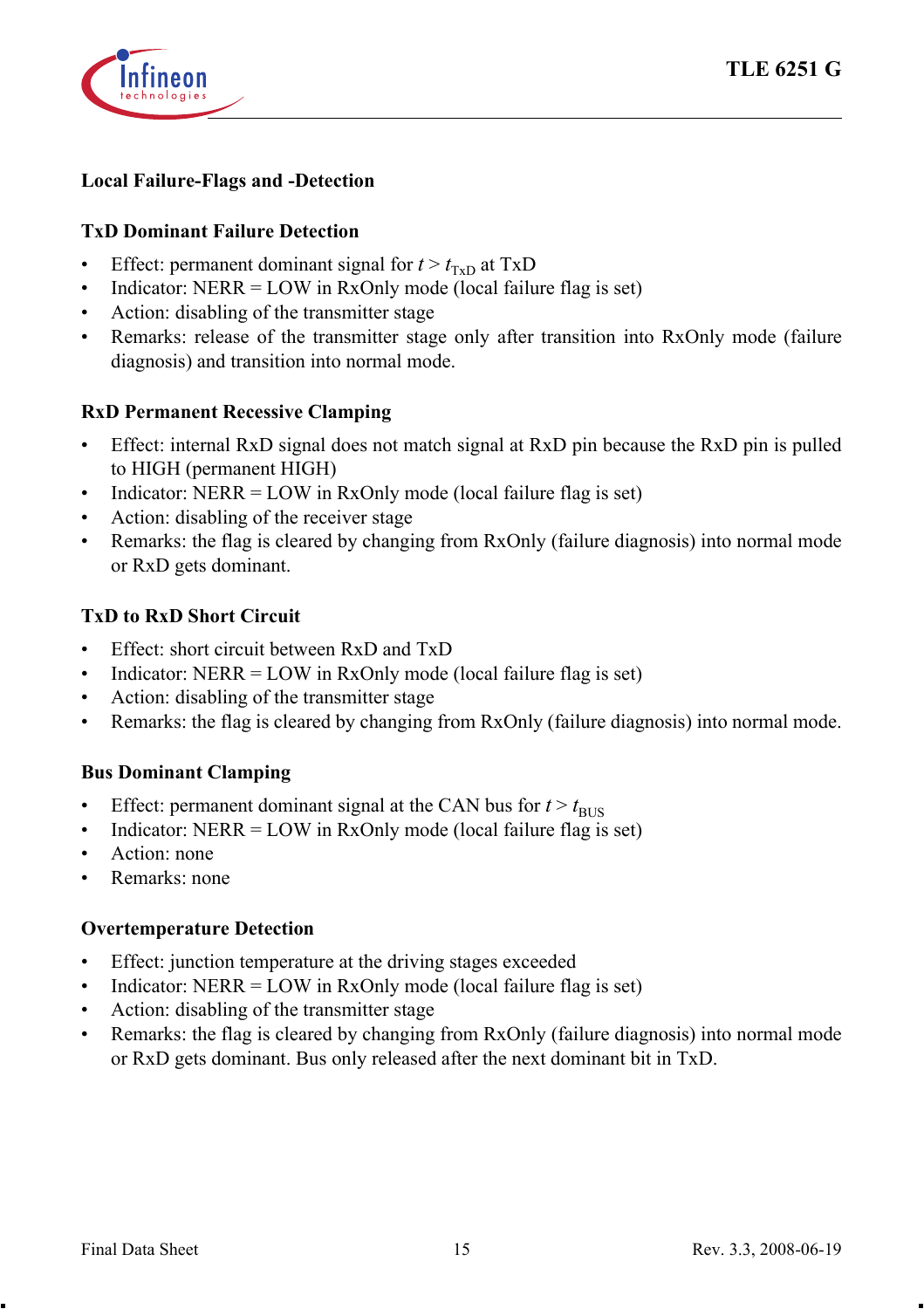

#### **Other Features**

# *V***µC-level Adapter**

The advantage of the adaptive  $\mu$ C logic is the ratiometrical scaling of the I/O levels depending on the input voltage at the  $V_{\text{m}}$  pin. So it can be ensured that the I/O voltage of the  $\mu$ C fits to the internal logic levels of the TLE 6251 G.

#### **WAKE Input**

The wake-up input pin is a bi-level sensitive input. This means that both transitions, HIGH to LOW and LOW to HIGH, result in a wake-up.

## $V_{CC}$ ,  $V_{\text{uc}}$  Undervoltage Detection

If an undervoltage condition at  $V_{\text{CC}}$ ,  $V_{\text{UC}}$  is detected for longer than  $t = t_{\text{UV},t}$ , the TLE 6251 G automatically transfers into the sleep mode and the undervoltage flag is set. This flag is an internal flag and not available via NERR or RxD. The flag is cleared again, after setting the power on or wake flag (power-up or wake-up).

#### $V_s$  Undervoltage Detection

If an undervoltage condition at  $V<sub>S</sub>$  is detected, the TLE 6251 G immediately transfers into the standby mode and the undervoltage flag is set. This flag is an internal flag and not available via NERR or RxD. The flag is cleared again, after the supply voltage  $V<sub>S</sub>$  has reached the nominal value.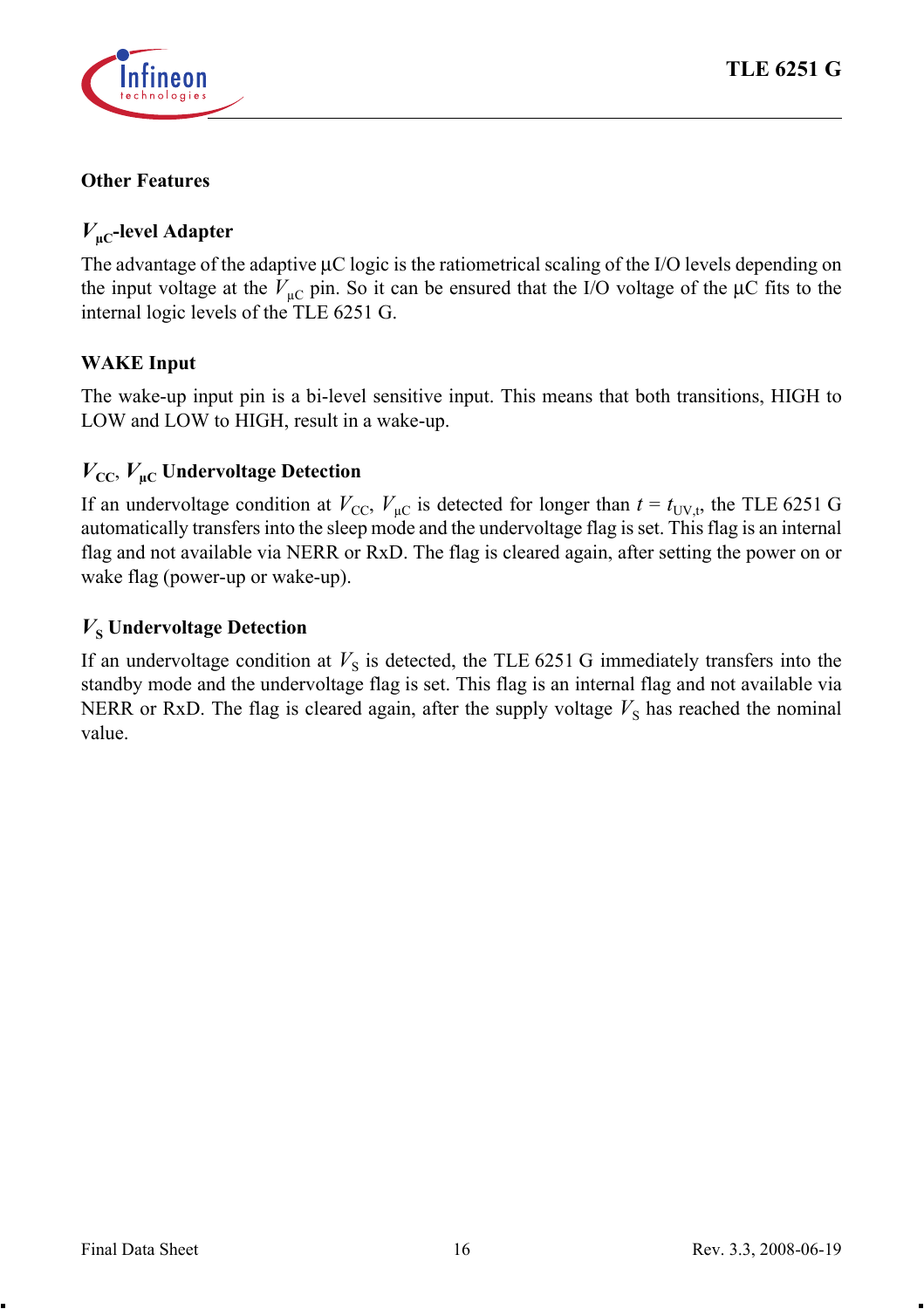



<span id="page-16-0"></span>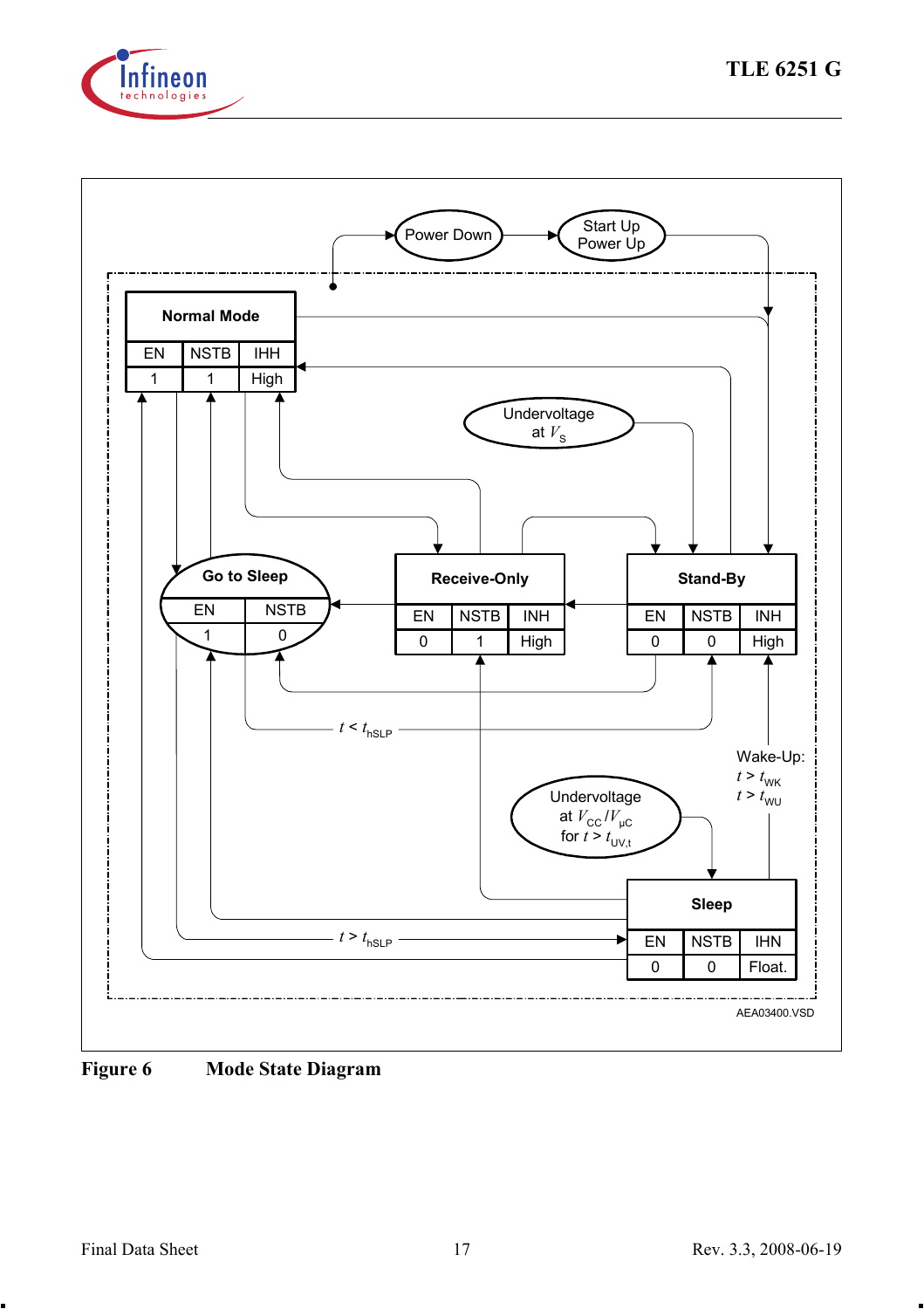

| <b>NSTB</b>  | EN       | <b>INH</b>                                                                                                       | Mode               | Event                                                                                                               | <b>NERR</b>  | RxD                    | <b>SPLIT</b> |
|--------------|----------|------------------------------------------------------------------------------------------------------------------|--------------------|---------------------------------------------------------------------------------------------------------------------|--------------|------------------------|--------------|
| $\mathbf{1}$ | 1        | <b>HIGH</b>                                                                                                      | <b>NORMAL</b>      | No CAN bus failure <sup>1)</sup>                                                                                    | 1            | $LOW:$ bus             | ON           |
|              |          |                                                                                                                  |                    | CAN bus failure <sup>1)</sup>                                                                                       | $\theta$     | dominant.              |              |
|              |          |                                                                                                                  |                    | CANH/CANL driver off <sup>2)</sup>                                                                                  | $\mathbf{1}$ | HIGH: bus<br>recessive |              |
|              |          |                                                                                                                  |                    | Wake-up via CAN bus/no<br>wake-up request detected                                                                  | $\mathbf{1}$ |                        |              |
|              |          |                                                                                                                  |                    | Wake-up via pin WK <sup>3)</sup>                                                                                    | $\theta$     |                        |              |
| 1            | $\theta$ | <b>HIGH</b>                                                                                                      | <b>RECEIVE</b>     | No $V_{\text{BAT}}$ fail detected <sup>4)</sup>                                                                     | $\mathbf{1}$ | LOW: bus               | ON           |
|              |          |                                                                                                                  | <b>ONLY</b>        | $V_{\text{BAT}}$ fail detected <sup>4)</sup>                                                                        | $\theta$     | dominant,              |              |
|              |          |                                                                                                                  |                    | No TxD time-out,<br>overtemperature, RxD<br>recessive clamping or bus<br>dominant time out<br>detected <sup>5</sup> | 1            | HIGH: bus<br>recessive |              |
|              |          | TxD time-out,<br>overtemperature, RxD<br>recessive clamping or bus<br>dominant time out<br>detected <sup>5</sup> |                    | $\theta$                                                                                                            |              |                        |              |
| $\Omega$     | $\theta$ | <b>HIGH</b>                                                                                                      | <b>STAND</b>       | Wake-up request detected <sup>6)</sup>                                                                              | $\theta$     | $\mathbf{0}$           | OFF          |
|              |          |                                                                                                                  | BY                 | No Wake up request<br>detected <sup>6)</sup>                                                                        | 1            | 1                      |              |
| $\theta$     | 1        | HIGH <sup>7</sup>                                                                                                | GO TO              | Wake-up request detected <sup>6)</sup>                                                                              | $\mathbf{0}$ | $\mathbf{0}$           | <b>OFF</b>   |
|              |          |                                                                                                                  | <b>SLEEP</b>       | No wake-up request<br>detected <sup>6</sup>                                                                         | 1            | $\mathbf{1}$           |              |
| $\theta$     | $\theta$ | floating                                                                                                         | SLEEP <sup>8</sup> | Wake-up request detected <sup>6)</sup>                                                                              | $\theta$     | $\mathbf{0}$           | <b>OFF</b>   |
|              |          |                                                                                                                  |                    | No wake-up request<br>detected <sup>6</sup>                                                                         | 1            | 1                      |              |

<span id="page-17-0"></span>**Table 2 Truth Table**

<span id="page-17-1"></span>1) Only valid AFTER at least four recessive to dominant edges at TxD after entering the normal mode.

2) Due to an thermal overtemperature shutdown or TxD time-out.

3) Only valid BEFORE four recessive to dominant edges at TxD after entering the normal mode.

<span id="page-17-3"></span>4) Power on situation, valid if  $V_{\text{CC}}$  and  $V_{\mu\text{C}}$  is active and transition from sleep, stand-by or goto sleep command.

<span id="page-17-2"></span>5) Transition from normal mode.

<span id="page-17-4"></span>6) Transition from normal mode.<br>6) Only valid if  $V_{\text{CC}}$  and  $V_{\mu\text{C}}$  are active.

7) If this mode is selected for a time longer than the hold time of the go-to sleep command  $(t > t_{hSLP})$ , INH is floating.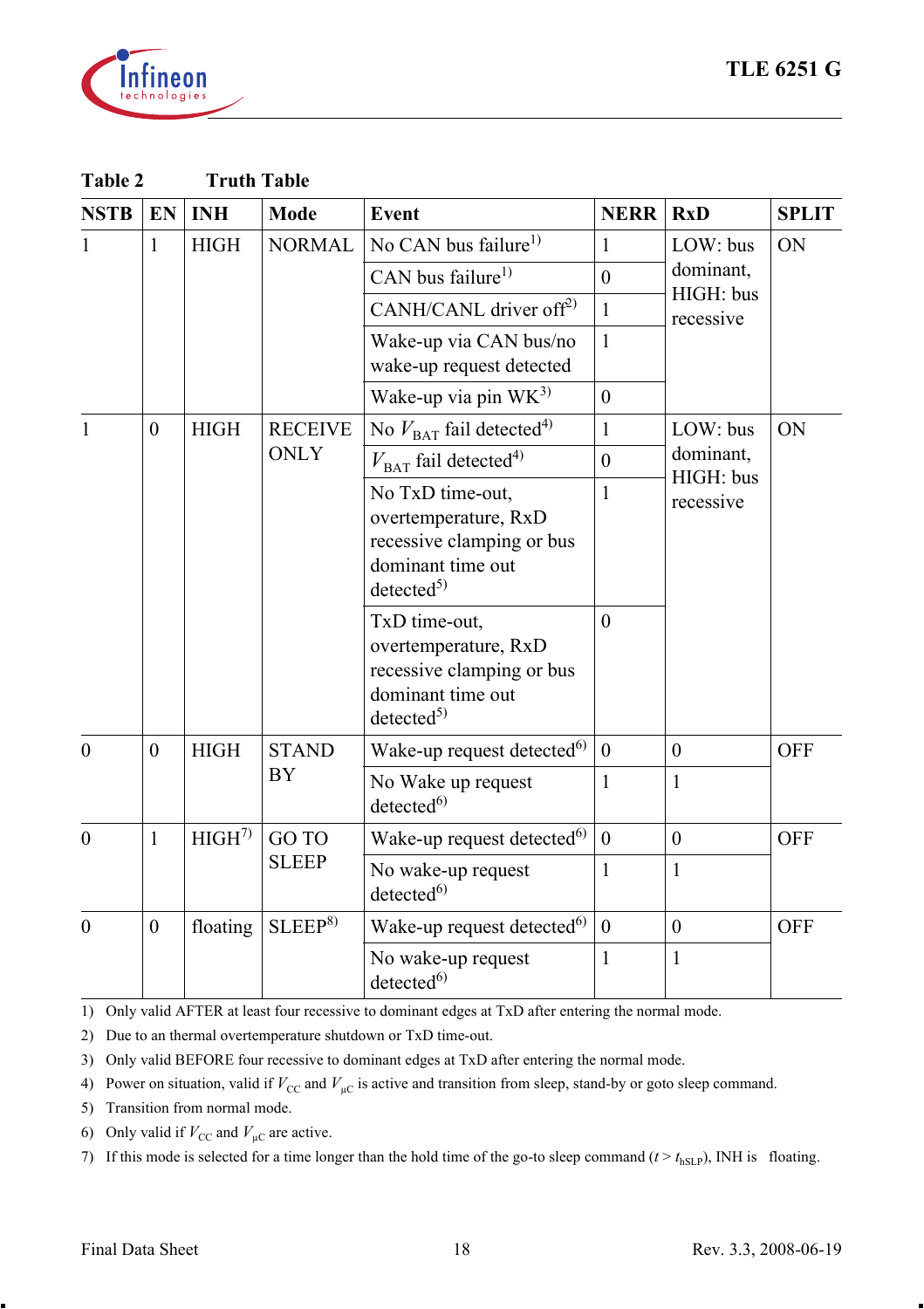

8) Transition into the sleep mode only if go-to sleep command was selected for a time longer than the hold time of the goto sleep command  $(t > t_{\text{hSLP}})$ .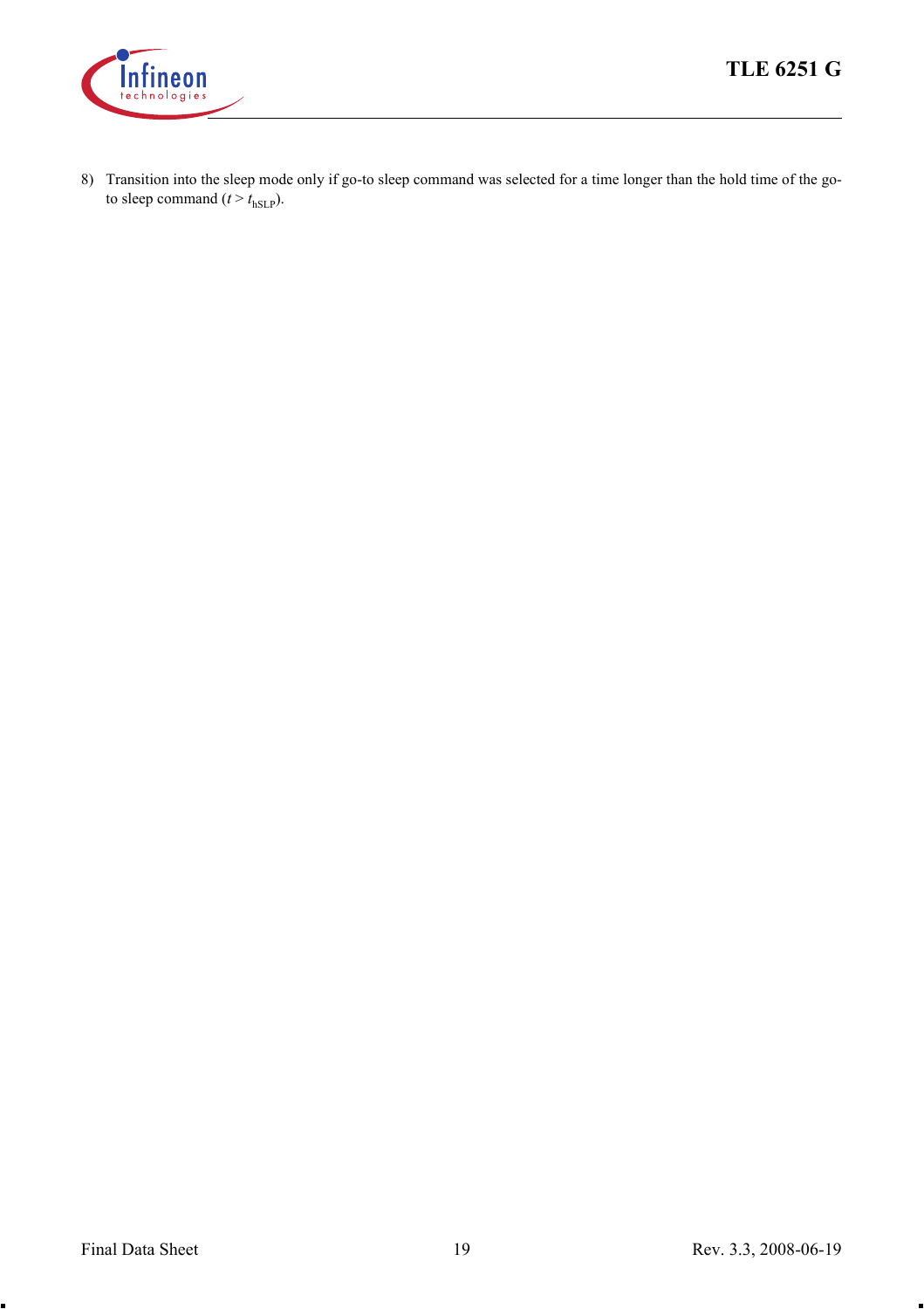

| Parameter                                                          | <b>Symbol</b>             |        | <b>Limit Values</b> | Unit              | <b>Remarks</b>                                                                                                                                                                        |  |
|--------------------------------------------------------------------|---------------------------|--------|---------------------|-------------------|---------------------------------------------------------------------------------------------------------------------------------------------------------------------------------------|--|
|                                                                    |                           | Min.   | Max.                |                   |                                                                                                                                                                                       |  |
| <b>Voltages</b>                                                    |                           |        |                     |                   |                                                                                                                                                                                       |  |
| Supply voltage                                                     | $V_{\rm S}$               | $-0.3$ | 40                  | V                 | $\overline{\phantom{0}}$                                                                                                                                                              |  |
| 5 V supply voltage                                                 | $V_{\rm CC}$              | $-0.3$ | 5.5                 | V                 |                                                                                                                                                                                       |  |
| Logic supply voltage                                               | $V_{\mu C}$               | $-0.3$ | 5.5                 | V                 | $\overline{\phantom{0}}$                                                                                                                                                              |  |
| CAN bus voltage (CANH,<br>CANL)                                    | $V_{\text{CANH/L}}$       | $-27$  | 40                  | V                 |                                                                                                                                                                                       |  |
| Differential voltage CANH,<br>CANL, SPLIT, WK                      | $V_{\text{diffESD}}$      | $-40$  | 40                  | V                 | CANH - CANL < $ 40 \text{ V} $ ;<br>CANH - SPLIT < $ 40 V $<br>CANL - SPLIT < $ 40 V $ ;<br>CANL - WK < $ 40 \text{ V} $ ;<br>CANH - WK < $ 40 \text{ V} $ ;<br>Split - WK < $ 40 V $ |  |
| $V_{\text{SPLIT}}$ input voltage                                   | $V_{\rm SPIIT}$           | $-27$  | 40                  | V                 |                                                                                                                                                                                       |  |
| Input voltage at WK                                                | $V_{\rm WK}$              | $-27$  | 40                  | V                 |                                                                                                                                                                                       |  |
| Input voltage at INH                                               | $V_{\rm IN\underline{H}}$ | $-0.3$ | $V_{\rm S}$ + 0.3   | V                 |                                                                                                                                                                                       |  |
| Logic voltages at EN, NSTB,<br>NERR, TxD, RxD                      | $V_{\rm I}$               | $-0.3$ | $V_{\mu C}$         | V                 | 0 V < V <sub>uc</sub> < 5.5 V                                                                                                                                                         |  |
| Electrostatic discharge<br>voltage at SPLIT                        | $V_{\rm ESD}$             | $-1$   | 1                   | kV                | human body model<br>$(100 \text{ pF via } 1.5 \text{ k}\Omega)$                                                                                                                       |  |
| Electrostatic discharge<br>voltage at CANH, CANL,<br>WK vs. GND    | $V_{\text{ESD}}$          | $-6$   | 6                   | kV                | human body model<br>$(100 \text{ pF via } 1.5 \text{ k}\Omega)$                                                                                                                       |  |
| Electrostatic discharge voltage for<br>all pin except SPLIT        | $V_{\text{ESD}}$          | $-2$   | $\overline{c}$      | kV                | human body model<br>$(100 \text{ pF via } 1.5 \text{ k}\Omega)$                                                                                                                       |  |
| Electrostatic discharge<br>voltage at CANH, CANL vs.<br><b>GND</b> | $V_{\text{ESD}}$          | $-6$   | 6                   | kV                | According to IEC61000-4-2<br>$(150 \text{ pF via } 330 \Omega)$<br>See Figure $10^{1}$                                                                                                |  |
| Temperatures                                                       |                           |        |                     |                   |                                                                                                                                                                                       |  |
| Storage temperature                                                | $T_{\rm j}$               | $-40$  | 150                 | $^{\circ}{\rm C}$ |                                                                                                                                                                                       |  |
|                                                                    |                           |        |                     |                   |                                                                                                                                                                                       |  |

## **Table 3 Absolute Maximum Ratings**

1) application circuits with and without terminated SPLIT pin

*Note: Maximum ratings are absolute ratings; exceeding any one of these values may cause irreversible*  *damage to the integrated circuit.*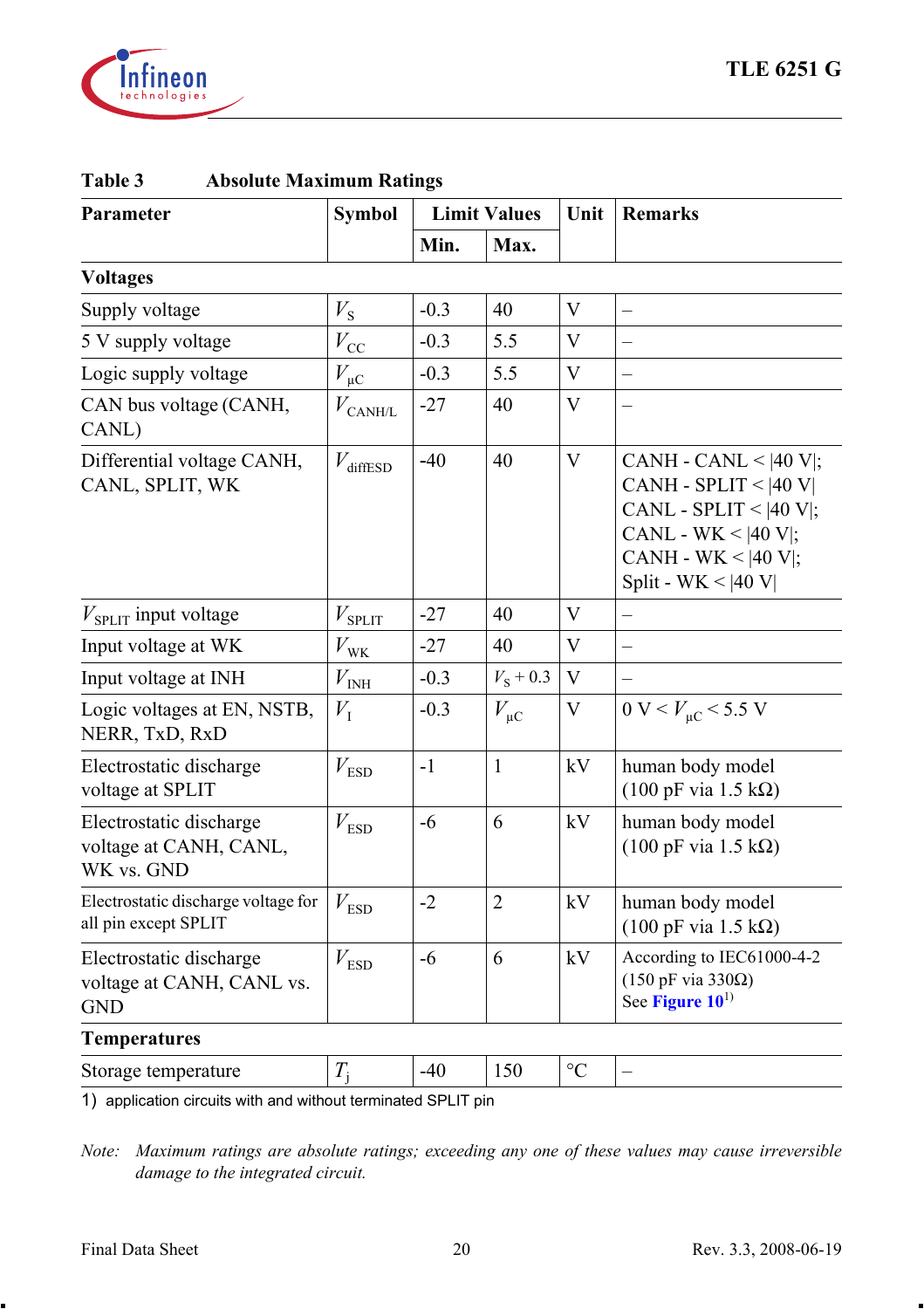

| <b>Table 4</b> | <b>Operating Range</b> |
|----------------|------------------------|
|----------------|------------------------|

| Parameter                                      | <b>Symbol</b>     | <b>Limit Values</b> |      | Unit            | <b>Remarks</b> |  |  |  |  |
|------------------------------------------------|-------------------|---------------------|------|-----------------|----------------|--|--|--|--|
|                                                |                   | Min.                | Max. |                 |                |  |  |  |  |
| Supply voltage                                 | $V_{\rm S}$       | 5                   | 40   | V               |                |  |  |  |  |
| 5 V supply voltage                             | $V_{\rm CC}$      | 4.75                | 5.25 | V               | -              |  |  |  |  |
| Logic supply voltage                           | $V_{\mu C}$       | 3.0                 | 5.25 | V               |                |  |  |  |  |
| Junction temperature                           | $T_{\rm i}$       | $-40$               | 150  | $\rm ^{\circ}C$ |                |  |  |  |  |
| <b>Thermal Resistances</b>                     |                   |                     |      |                 |                |  |  |  |  |
| Junction ambient                               | $R_{\text{th}-a}$ |                     | 120  | K/W             | 1)             |  |  |  |  |
| <b>Thermal Shutdown (junction temperature)</b> |                   |                     |      |                 |                |  |  |  |  |
| Thermal shutdown temp.                         | $T_{\rm jSD}$     | 150                 | 190  | $\rm ^{\circ}C$ |                |  |  |  |  |
| Thermal shutdown hyst.                         | $\Delta T$        |                     | 10   | K               |                |  |  |  |  |
|                                                |                   |                     |      |                 |                |  |  |  |  |

1) Calculation of the junction temperature  $T_i = T_{amb} + P \times R_{thja}$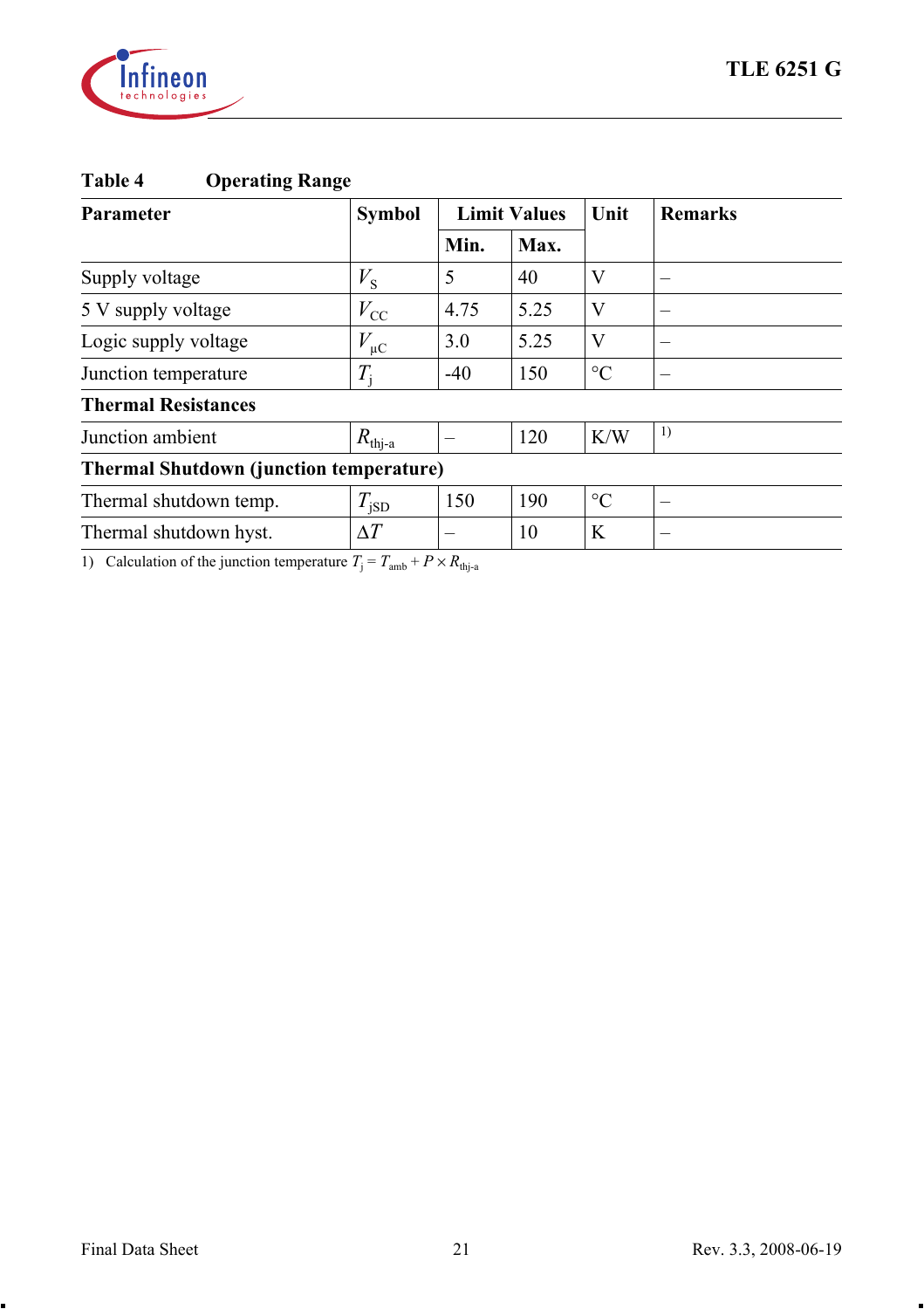

#### **Table 5 Electrical Characteristics**

| Parameter                              | <b>Symbol</b>                         | <b>Limit Values</b> |                |                          | Unit    | <b>Test Condition</b>                                                                                      |  |
|----------------------------------------|---------------------------------------|---------------------|----------------|--------------------------|---------|------------------------------------------------------------------------------------------------------------|--|
|                                        |                                       | Min.                | Typ.           | Max.                     |         |                                                                                                            |  |
| <b>Current Consumption</b>             |                                       |                     |                |                          |         |                                                                                                            |  |
| Current consumption<br>normal mode     | $I_{\text{CC}+\mu\text{C}}$           |                     | 6              | 10                       | mA      | recessive state;<br>$TxD = high$                                                                           |  |
|                                        | $I_{\text{CC}+\mu\text{C}}$           |                     | 50             | 80                       | mA      | dominant state;<br>$TxD = low$                                                                             |  |
| Current consumption<br>RxD Only mode   | $I_{\text{CC}+\mu\text{C}}$           | —                   | 6              | 10                       | mA      | receive only mode                                                                                          |  |
| Current consumption<br>stand-by mode   | $I_{\rm VS}$                          |                     | 25             | 50                       | $\mu A$ | stand-by mode;<br>$V_{\rm s}$ = WK = 12 V                                                                  |  |
|                                        | $I_{\text{CC+} \mu\text{C}}$          | -                   | 25             | 60                       | $\mu A$ | stand-by mode;<br>$V_{\rm s}$ = WK = 12 V<br>$V_{\rm CC} = V_{\rm \mu C} = 5$ V                            |  |
| Current consumption<br>sleep mode      | $I_{\rm VS}$                          |                     | 25             | 35                       | $\mu A$ | sleep mode,<br>$V_{\rm s}$ = 12 V,<br>$T_{\rm i}$ < 85 °C,<br>$\dot{V}_{\rm CC} = V_{\mu C} = 0 \text{ V}$ |  |
|                                        | $I_{\text{CC+} \mu\text{C}}$          |                     | 2.5            | 10                       | μA      | sleep mode,<br>$V_{\rm s}$ = 12 V,<br>$T_i$ < 85 °C,<br>$V_{\text{CC}} = V_{\mu C} = 5V$                   |  |
| <b>Supply Resets</b>                   |                                       |                     |                |                          |         |                                                                                                            |  |
| $V_{\text{CC}}$ undervoltage detection | $V_{\text{CC,\underline{UV}}}$        | $\overline{c}$      | 3              | $\overline{4}$           | V       | $\overline{\phantom{0}}$                                                                                   |  |
| $V_{\mu C}$ undervoltage detection     | $V_{\mu {\rm C,UV}}$                  | 0.4                 | 1.2            | 1.8                      | V       | $\overline{a}$                                                                                             |  |
| $Vs$ power ON detection level          | $V_{\text{S},\underline{\text{Pon}}}$ | $\overline{c}$      | $\overline{4}$ | 5                        | V       | $\overline{\phantom{0}}$                                                                                   |  |
| $V_s$ power OFF detection level        | $V_{\rm S, Poff}$                     | $\overline{c}$      | 3.5            | 5                        | V       | $\overline{\phantom{0}}$                                                                                   |  |
| <b>Receiver Output RxD</b>             |                                       |                     |                |                          |         |                                                                                                            |  |
| HIGH level output current              | $I_{\rm RD, H}$                       | $\qquad \qquad -$   | $-4$           | $-2$                     | mA      | $V_{\rm RD}$ = 0.8 $\times$ $V_{\rm \mu C}$                                                                |  |
| LOW level output current               | $I_{\text{RD},\underline{\text{L}}}$  | $\overline{2}$      | $\overline{4}$ | $\overline{\phantom{0}}$ | mA      | $V_{\rm RD}$ = 0.2 $\times$ $V_{\mu C}$                                                                    |  |
| Short circuit current                  | $I_{\rm SC,RxD}$                      | —                   | 70             | 84                       | mA      | $V_{\mu C}$ = 5.25 V,<br>$RxD = LOW$                                                                       |  |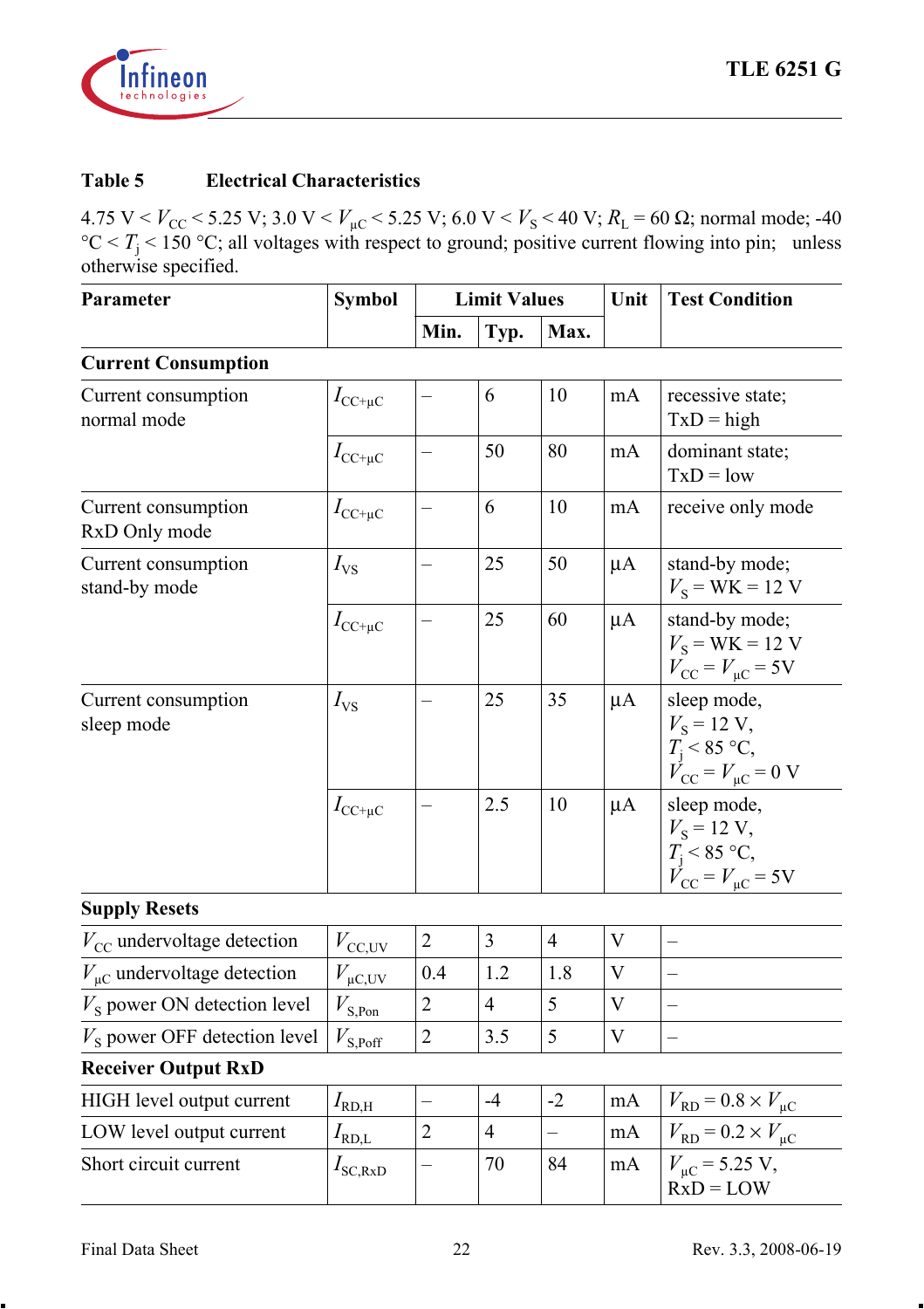

| Parameter             | Symbol              | <b>Limit Values</b>      |      |      |      | Unit   Test Condition               |
|-----------------------|---------------------|--------------------------|------|------|------|-------------------------------------|
|                       |                     | Min.                     | Typ. | Max. |      |                                     |
| Short circuit current | $I_{\text{SC,RxD}}$ | $\overline{\phantom{a}}$ | 35   | 45   | ' mA | $V_{\mu C}$ = 3.3 V,<br>$RxD = LOW$ |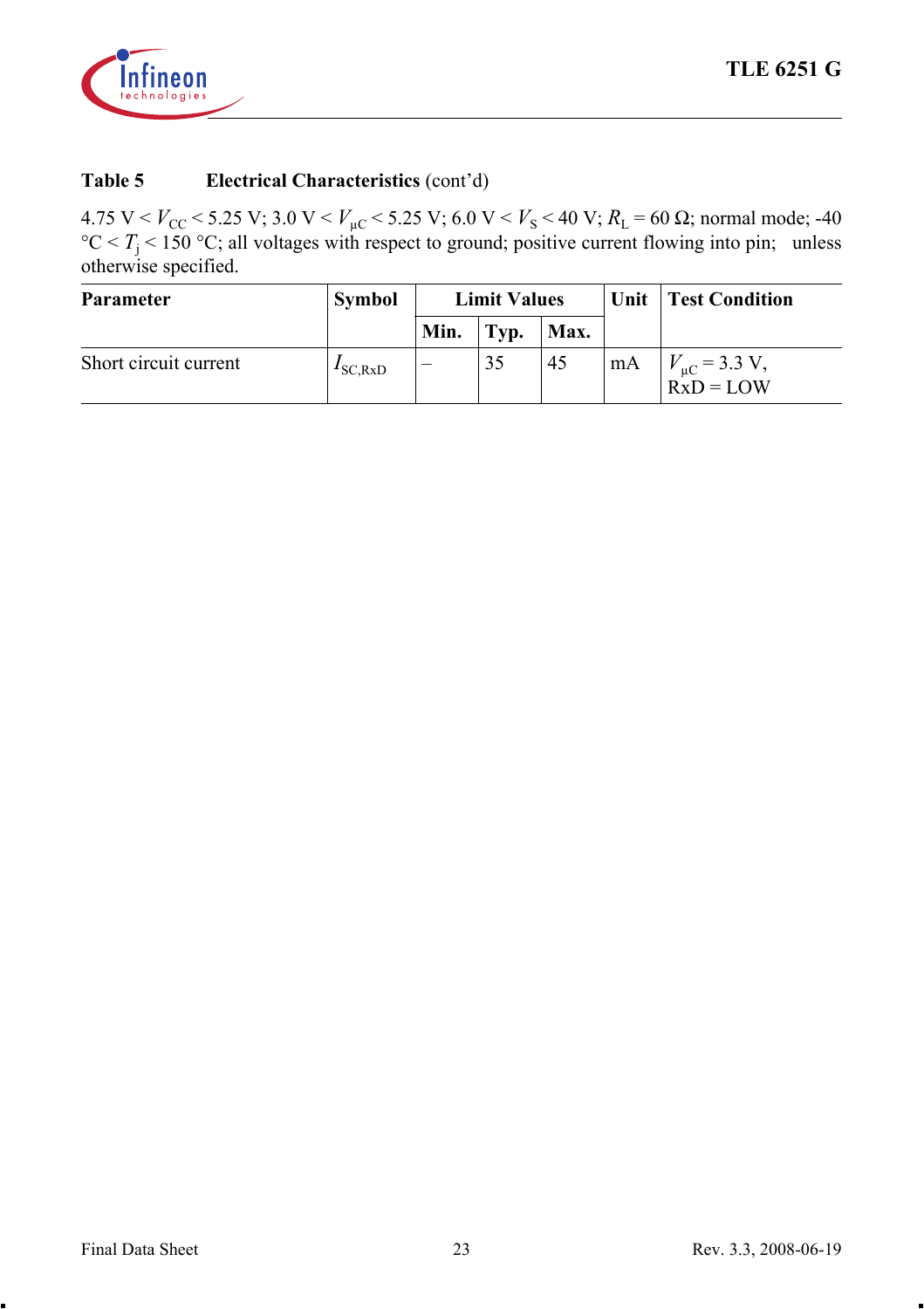

| Parameter                             | <b>Symbol</b>      | <b>Limit Values</b>         |                             |                             | Unit      | <b>Test Condition</b>                                     |  |
|---------------------------------------|--------------------|-----------------------------|-----------------------------|-----------------------------|-----------|-----------------------------------------------------------|--|
|                                       |                    | Min.                        | Typ.                        | Max.                        |           |                                                           |  |
| <b>Transmission Input TxD</b>         |                    |                             |                             |                             |           |                                                           |  |
| HIGH level input voltage<br>threshold | $V_{\text{TD,H}}$  |                             | $0.52\times$<br>$V_{\mu C}$ | $0.7 \times$<br>$V_{\mu C}$ | V         | recessive state                                           |  |
| LOW level input voltage<br>threshold  | $V_{\text{TD,L}}$  | $0.30\times$<br>$V_{\mu C}$ | $0.48\times$<br>$V_{\mu C}$ |                             | V         | dominant state                                            |  |
| TxD input hysteresis                  | $V_{\rm TD, hys}$  | 100                         | 400                         | 1000                        | mV        | Not subject to<br>production test<br>Specified by design. |  |
| HIGH level input current              | $I_{\rm TD}$       | $-5$                        | $\boldsymbol{0}$            | 5                           | μA        | $V_{\text{TxD}} = V_{\mu C}$                              |  |
| TxD pull-up resistance                | $R_{\rm TD}$       | 10                          | 20                          | 40                          | $k\Omega$ |                                                           |  |
| <b>Mode Control Inputs EN, NSTB</b>   |                    |                             |                             |                             |           |                                                           |  |
| HIGH level input voltage<br>threshold | $V_{\rm M,H}$      |                             | $0.52\times$<br>$V_{\mu C}$ | $0.7 \times$<br>$V_{\mu C}$ | V         |                                                           |  |
| LOW level input voltage<br>threshold  | $V_{\rm M,L}$      | $0.30\times$<br>$V_{\mu C}$ | $0.48\times$<br>$V_{\mu C}$ |                             | V         |                                                           |  |
| Input hysteresis                      | $V_{\text{M,hys}}$ | 100                         | 400                         | 1000                        | mV        | Not subject to<br>production test<br>Specified by design. |  |
| LOW level input current               | $I_{MD}$           | $-5$                        | $\theta$                    | 5                           | $\mu A$   | $V_{\text{EN}}/V_{\text{NSTB}} = 0 \text{V}$              |  |
| Pull-down resistance                  | $R_{\rm M}$        | 10                          | 20                          | 40                          | $k\Omega$ |                                                           |  |
| <b>Diagnostic Output NERR</b>         |                    |                             |                             |                             |           |                                                           |  |
| HIGH level output voltage             | $V_{\rm NERR,H}$   | $0.8 \times$<br>$V_{\mu C}$ | $\overline{\phantom{0}}$    | $\overline{\phantom{0}}$    | V         | $I_{NERR}$ = -100 µA                                      |  |
| LOW level output voltage              | $V_{\rm NERR,L}$   |                             | $\overline{\phantom{0}}$    | $0.2 \times$<br>$V_{\mu C}$ | V         | $I_{NERR}$ = 1.25 mA                                      |  |
| Short circuit current                 | $I_{\rm SC, NERR}$ | $\overline{\phantom{0}}$    | 20                          | 48                          | mA        | $V_{\mu C}$ = 5.25 V                                      |  |
| Short circuit current                 | $I_{\rm SC, NERR}$ | $\overline{\phantom{0}}$    | 13                          | 25                          | mA        | $V_{\text{uC}}$ = 3.3 V                                   |  |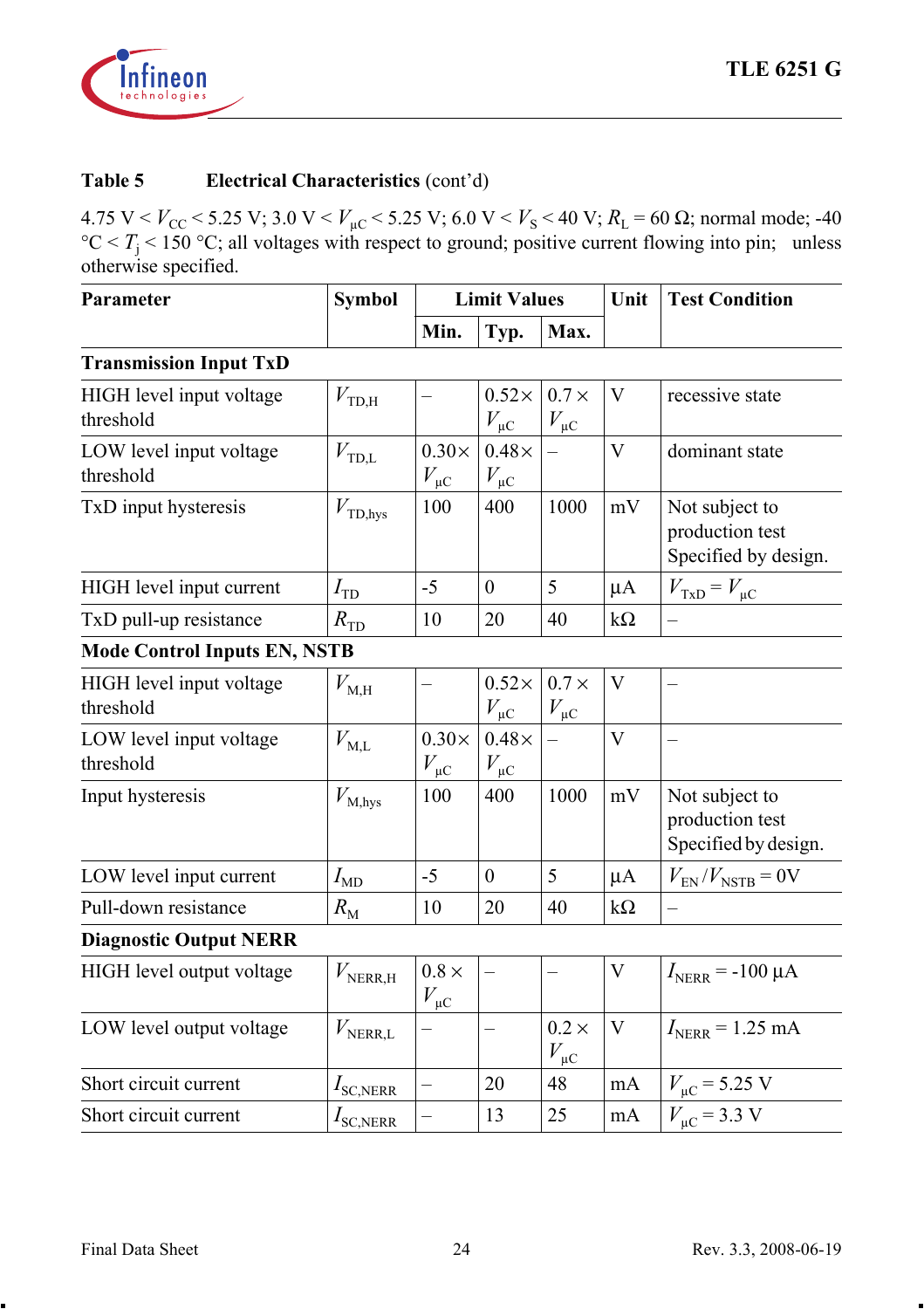

| Parameter                                                                   | Symbol<br><b>Limit Values</b> |                               |                              | Unit                         | <b>Test Condition</b> |                                                               |
|-----------------------------------------------------------------------------|-------------------------------|-------------------------------|------------------------------|------------------------------|-----------------------|---------------------------------------------------------------|
|                                                                             |                               | Min.                          | Typ.                         | Max.                         |                       |                                                               |
| <b>Termination Output SPLIT</b>                                             |                               |                               |                              |                              |                       |                                                               |
| Split output voltage                                                        | $V_{\rm SPIIT}$               | $0.3 \times$<br>$V_{\rm CC}$  | $0.5 \times$<br>$V_{\rm CC}$ | $0.7 \times$<br>$V_{\rm CC}$ | V                     | normal mode;<br>-500 µA < $I_{\text{SPLIT}}$ <<br>$500 \mu A$ |
|                                                                             | $V_{\rm SPIIT}$               | $0.45 \times$<br>$V_{\rm CC}$ | $0.5 \times$<br>$V_{\rm CC}$ | $0.55\times$<br>$V_{\rm CC}$ | $\mathbf{V}$          | normal mode;<br>no load                                       |
| Leakage current                                                             | $I_{\rm SPIIT}$               | $-5$                          | $\overline{0}$               | 5                            | $\mu A$               | sleep mode<br>$V_{\rm CC} = V_{\mu C} = 0 \text{ V}$          |
| Output resistance                                                           | $R_{\rm SPLIT}$               | $\overline{\phantom{0}}$      | 600                          | $\frac{1}{2}$                | Ω                     |                                                               |
| <b>Wake Input WK</b>                                                        |                               |                               |                              |                              |                       |                                                               |
| Wake-up threshold voltage                                                   | $V_{\text{WK,th}}$            | $V_{\rm s}$ - 4               | $V_{\rm s}$ -<br>2.5         | $V_{\rm s}$ - 2              | $\mathbf V$           | $V_{\text{NSTB}} = 0 \text{ V}$                               |
| HIGH level input current                                                    | $I_{\text{WKH}}$              |                               | 5                            | 10                           | $\mu A$               | $V_{\text{WK}} = V_{\text{WK.th}} + 1$                        |
| LOW level current                                                           | $I_{\mathrm{WKL}}$            | $-10$                         | $-5$                         | $-$                          | μA                    | $V_{\rm WK} = V_{\rm WK, th}$ - $1$                           |
| <b>Inhibit Output INH</b>                                                   |                               |                               |                              |                              |                       |                                                               |
| HIGH level voltage drop<br>$\Delta V_{\rm H}$ = $V_{\rm S}$ - $V_{\rm INH}$ | $\Delta V_{\rm H}$            | $-$                           | 0.4                          | 0.8                          | V                     | $I_{INH}$ = -1 mA                                             |
| Leakage current                                                             | $I_{\text{INH},\text{lk}}$    | $\overline{\phantom{0}}$      | $\overline{\phantom{0}}$     | 5                            | $\mu A$               | sleep mode;<br>$V_{\text{INH}} = 0$ V                         |
| <b>Bus Transmitter</b>                                                      |                               |                               |                              |                              |                       |                                                               |
| CANL/CANH recessive<br>output voltage                                       | $V_{\rm CANL/H}$              | 2.0                           | -                            | 3.0                          | V                     | no load                                                       |
| CANH, CANL recessive<br>output voltage difference                           | $V_{\text{diff}}$             | $-500$                        | $\overline{\phantom{0}}$     | 50                           | mV                    | $V_{\text{TxD}} = V_{\mu\text{C}};$<br>no load                |
| CANL dominant output<br>voltage                                             | $V_{\rm CANL}$                | 0.5                           | $\overline{\phantom{0}}$     | 2.25                         | V                     | $V_{TxD} = 0 V;$                                              |
| CANH dominant output<br>voltage                                             | $V_{\rm CAMH}$                | 2.75                          | $\overline{\phantom{0}}$     | 4.5                          | V                     | $V_{\text{TxD}} = 0 \text{ V}$                                |
| CANH, CANL dominant<br>output voltage difference                            | $V_{\rm diff}$                | 1.5                           | $\overline{\phantom{0}}$     | 3.0                          | V                     | $V_{\text{TxD}} = 0 \text{ V}$                                |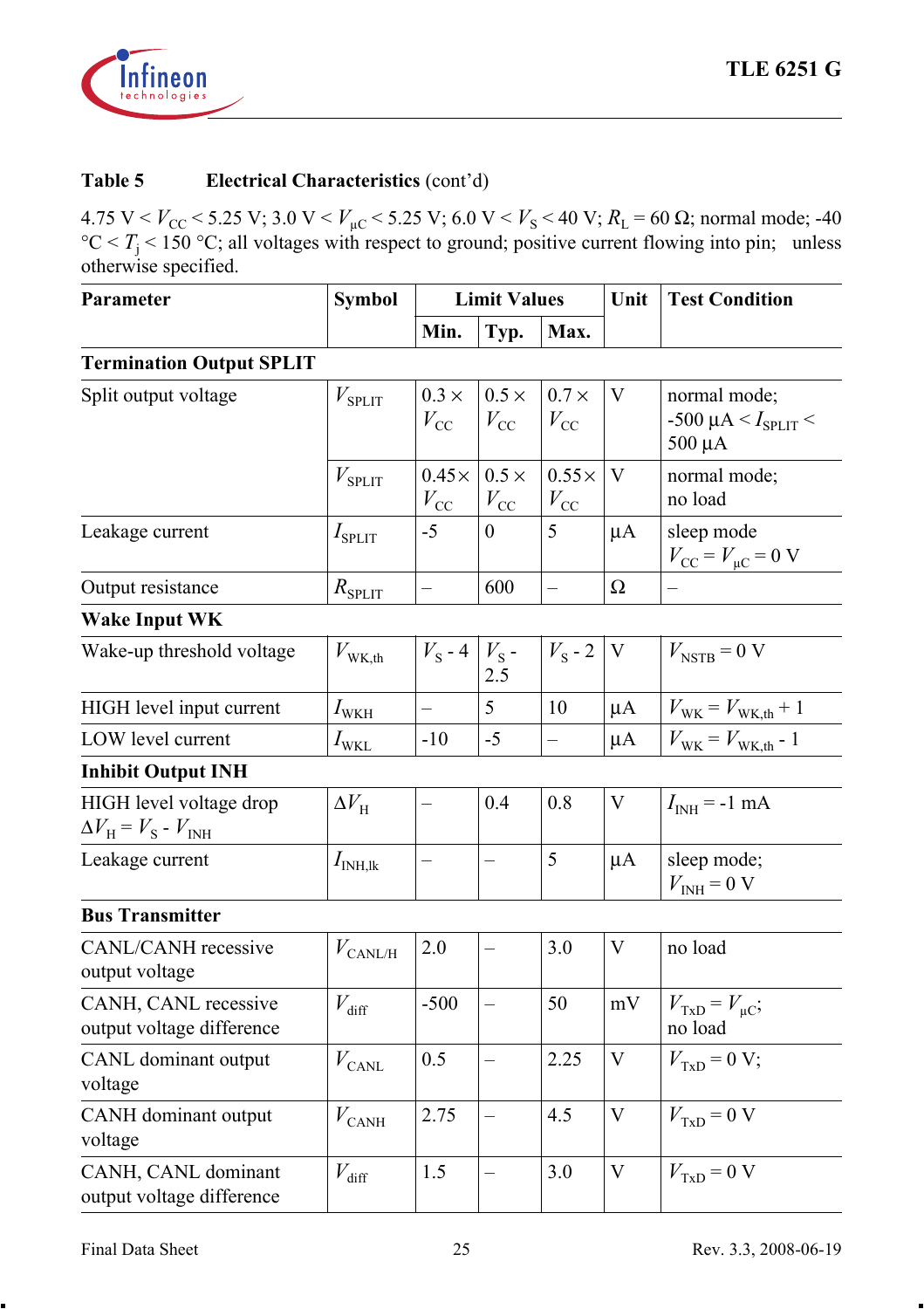

| Parameter                                                      | <b>Symbol</b>                | <b>Limit Values</b>      |                |                          | Unit           | <b>Test Condition</b>                                                                                                      |
|----------------------------------------------------------------|------------------------------|--------------------------|----------------|--------------------------|----------------|----------------------------------------------------------------------------------------------------------------------------|
|                                                                |                              | Min.                     | Typ.           | Max.                     |                |                                                                                                                            |
| CANL short circuit current                                     | $I_{\rm CANLsc}$             | 50                       | 80             | 200                      | mA             | $V_{\text{CANLshort}} = 18 \text{ V}$                                                                                      |
| CANH short circuit current                                     | $I_{\text{CANHsc}}$          | $-200$                   | $-80$          | $-50$                    | mA             | $V_{\rm CANHshort}$ = 0 V                                                                                                  |
| Leakage current                                                | $I_{\text{CANHL},\text{lk}}$ | $-5$                     | $\mathbf{0}$   | 5                        | $\mu A$        | $V_{\rm S} = V_{\rm \mu C} = V_{\rm CC}$ =<br>0 V:                                                                         |
|                                                                |                              |                          |                |                          |                | $0$ V $<$ $V_{\rm{CANH,L}}$ $<$ 5 V                                                                                        |
| <b>Bus Receiver</b>                                            |                              |                          |                |                          |                |                                                                                                                            |
| Differential receiver threshold<br>voltage,<br>normal mode     | $V_{\rm diff,rdN}$           |                          | 0.8            | 0.9                      | V              | see CMR                                                                                                                    |
|                                                                | $V_{\text{diff,drN}}$        | 0.5                      | 0.6            | $\qquad \qquad -$        | V              | see CMR                                                                                                                    |
| Differential receiver<br>threshold,<br>low power mode          | $V_{\text{diff,rdLP}}$       |                          | 0.9            | 1.15                     | V              | recessive to<br>dominant                                                                                                   |
|                                                                | $V_{\rm diff, drLP}$         | 0.4                      | 0.8            |                          | $\overline{V}$ | dominant to<br>recessive                                                                                                   |
| Common Mode Range                                              | CMR                          | $-12$                    | $\overline{a}$ | 12                       | V              | $V_{\text{CC}}$ = 5 V                                                                                                      |
| Differential receiver<br>hysteresis                            | $V_{\text{diff,hys}}$        | $\overline{\phantom{0}}$ | 200            | $\overline{\phantom{0}}$ | mV             | $\overline{\phantom{0}}$                                                                                                   |
| CANH, CANL input<br>resistance                                 | $R_i$                        | 10                       | 20             | 30                       | $k\Omega$      | recessive state                                                                                                            |
| Differential input resistance                                  | $R_{\rm diff}$               | 20                       | 40             | 60                       | $k\Omega$      | recessive state                                                                                                            |
| <b>Dynamic CAN-Transceiver Characteristics</b>                 |                              |                          |                |                          |                |                                                                                                                            |
| Min. hold time go to sleep<br>command                          | $t_{\rm hSLP}$               | 8                        | 25             | 50                       | $\mu s$        |                                                                                                                            |
| Min. wake-up time on pin WK                                    | $t_{\rm WK}$                 | 5                        | 10             | 20                       | $\mu s$        |                                                                                                                            |
| Min. dominant time for bus<br>wake-up                          | $t_{\rm WU}$                 | 0.75                     | 3              | 5                        | $\mu s$        | $\overline{\phantom{0}}$                                                                                                   |
| Propagation delay<br>TxD-to-RxD LOW (recessive<br>to dominant) | $t_{d(L),TR}$                | -                        | 150            | 255                      | ns             | $C_{\rm L}$ = 47 pF;<br>$R_{\rm L}$ = 60 $\Omega$ ;<br>$V_{\rm CC} = V_{\mu C} = 5$ V;<br>$C_{\text{RxD}} = 15 \text{ pF}$ |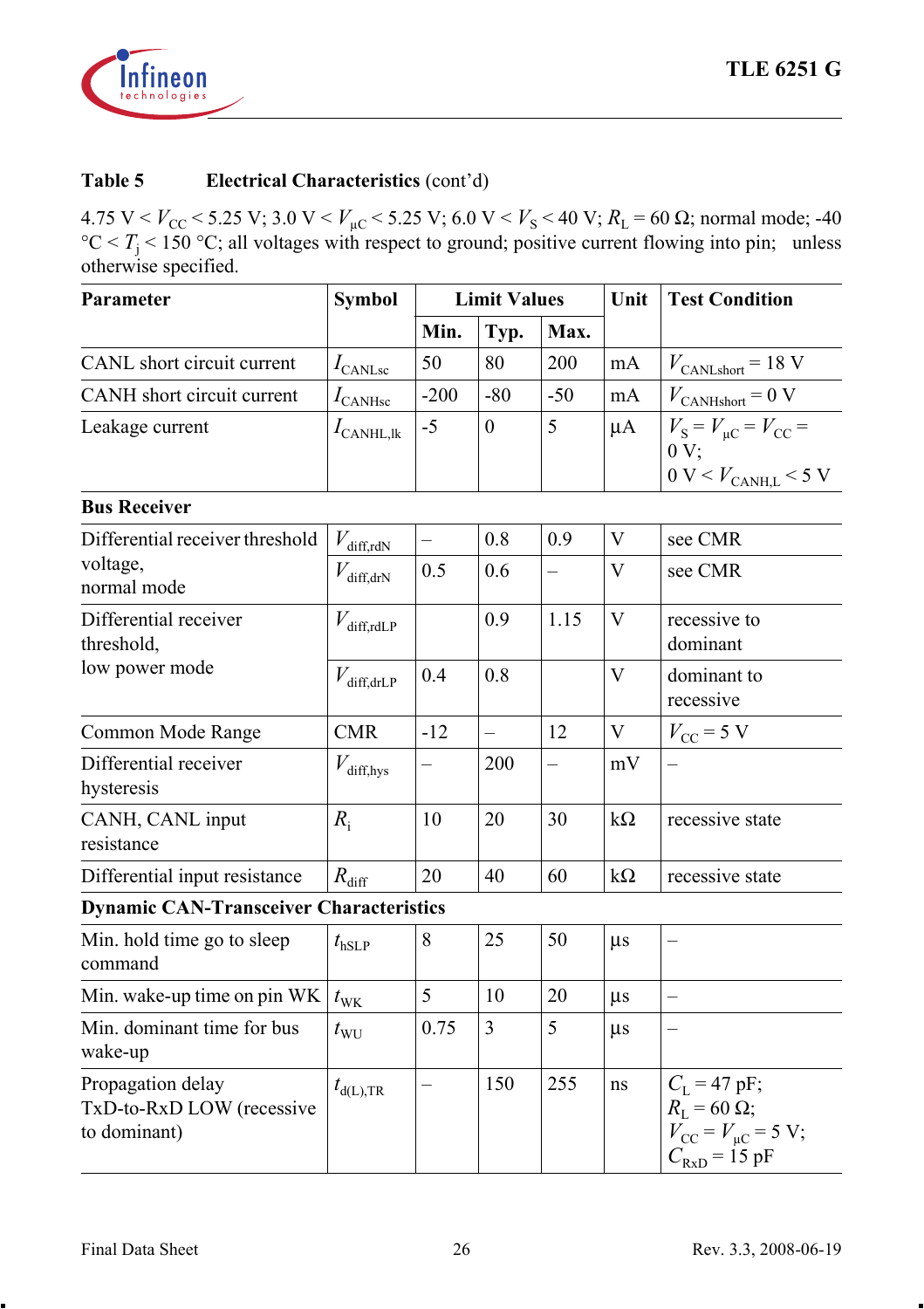

| Parameter                                                       | Symbol           | <b>Limit Values</b> |      |      | Unit | <b>Test Condition</b>                                                                                                          |
|-----------------------------------------------------------------|------------------|---------------------|------|------|------|--------------------------------------------------------------------------------------------------------------------------------|
|                                                                 |                  | Min.                | Typ. | Max. |      |                                                                                                                                |
| Propagation delay<br>TxD-to-RxD HIGH<br>(dominant to recessive) | $t_{d(H),TR}$    |                     | 150  | 255  | ns   | $C_{I} = 47 \text{ pF}$ ;<br>$R_{\rm I} = 60 \Omega$ ;<br>$V_{\rm CC} = V_{\rm uc} = 5$ V;<br>$C_{\text{RxD}} = 15 \text{ pF}$ |
| Propagation delay<br>TxD LOW to bus dominant                    | $t_{d(L),T}$     |                     | 50   | 105  | ns   | $C_{I} = 47 \text{ pF}$ ;<br>$R_{\rm I} = 60 \Omega$ ;<br>$V_{\rm CC} = V_{\rm \mu C} = 5$ V                                   |
| Propagation delay<br>T <sub>x</sub> D HIGH to bus recessive     | $t_{d(H),T}$     |                     | 50   | 105  | ns   | $C_{I} = 47 \text{ pF};$<br>$R_{\rm L} = 60 \Omega$ ;<br>$V_{\rm CC} = V_{\rm HC} = 5$ V                                       |
| Propagation delay<br>bus dominant to RxD LOW                    | $t_{d(L),R}$     |                     | 50   | 150  | ns   | $C_{L} = 47 \text{ pF}$ ;<br>$R_{\rm I} = 60 \Omega$ ;<br>$V_{\rm CC} = V_{\rm uc} = 5$ V;<br>$C_{\text{RxD}}$ = 15 pF         |
| Propagation delay<br>bus recessive to RxD HIGH                  | $t_{d(H),R}$     |                     | 100  | 150  | ns   | $C_{I} = 47 \text{ pF}$ ;<br>$R_{\rm I} = 60 \Omega$ ;<br>$V_{\rm CC} = V_{\rm HC} = 5$ V;<br>$C_{\text{RxD}} = 15 \text{ pF}$ |
| TxD permanent dominant<br>disable time                          | $t_{\text{TxD}}$ | 0.3                 | 0.6  | 1.0  | ms   |                                                                                                                                |
| Bus permanent time-out                                          | $t_{\rm Bus,t}$  | 0.3                 | 0.6  | 1.0  | ms   | $\overline{\phantom{0}}$                                                                                                       |
| $V_{\rm CC}$ , $V_{\rm \mu C}$ undervoltage filter<br>time      | $t_{\rm UV,t}$   | 50                  | 80   | 120  | ms   |                                                                                                                                |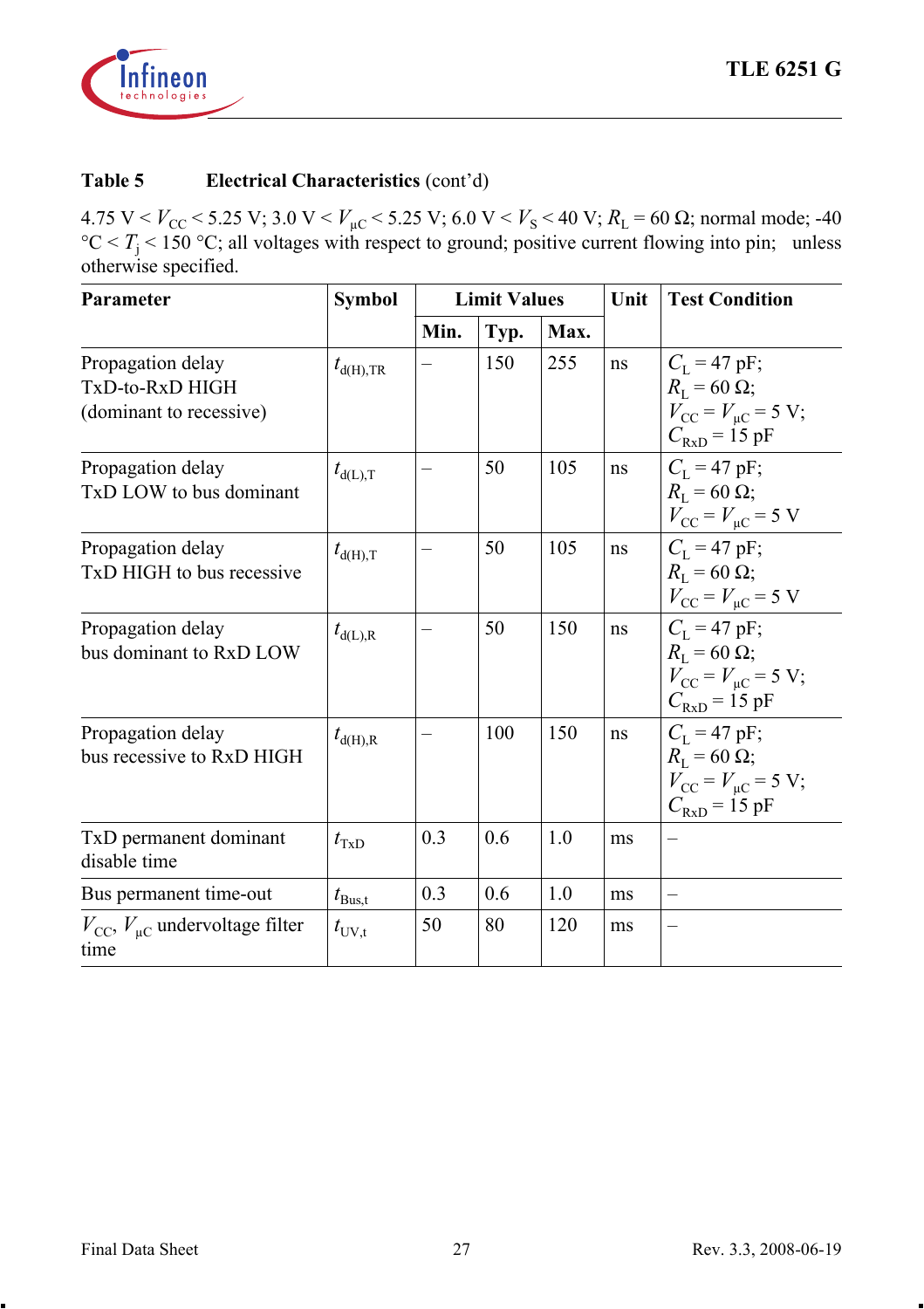

# **Diagrams**







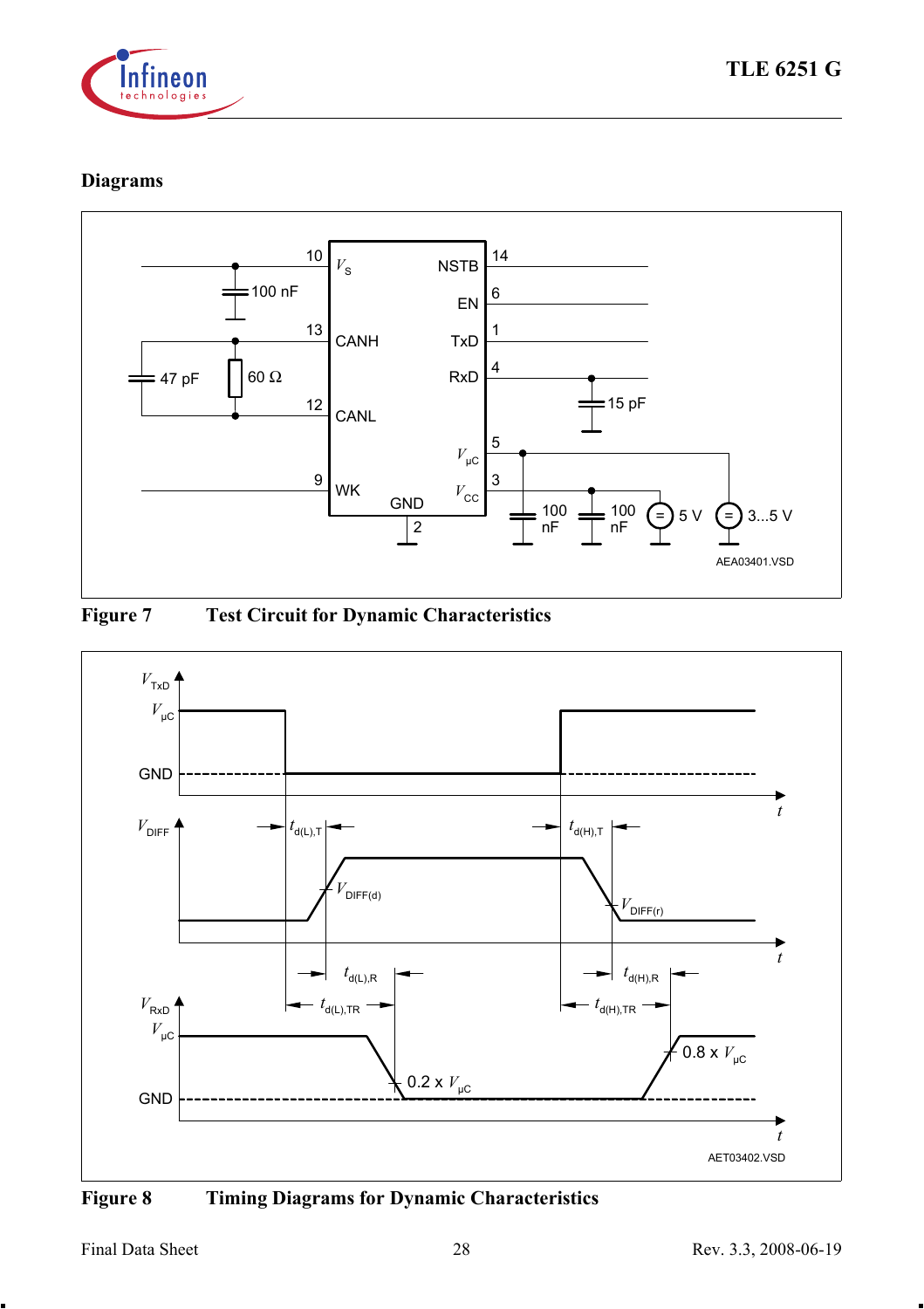

## **Application**



**Figure 9 Application Circuit Example**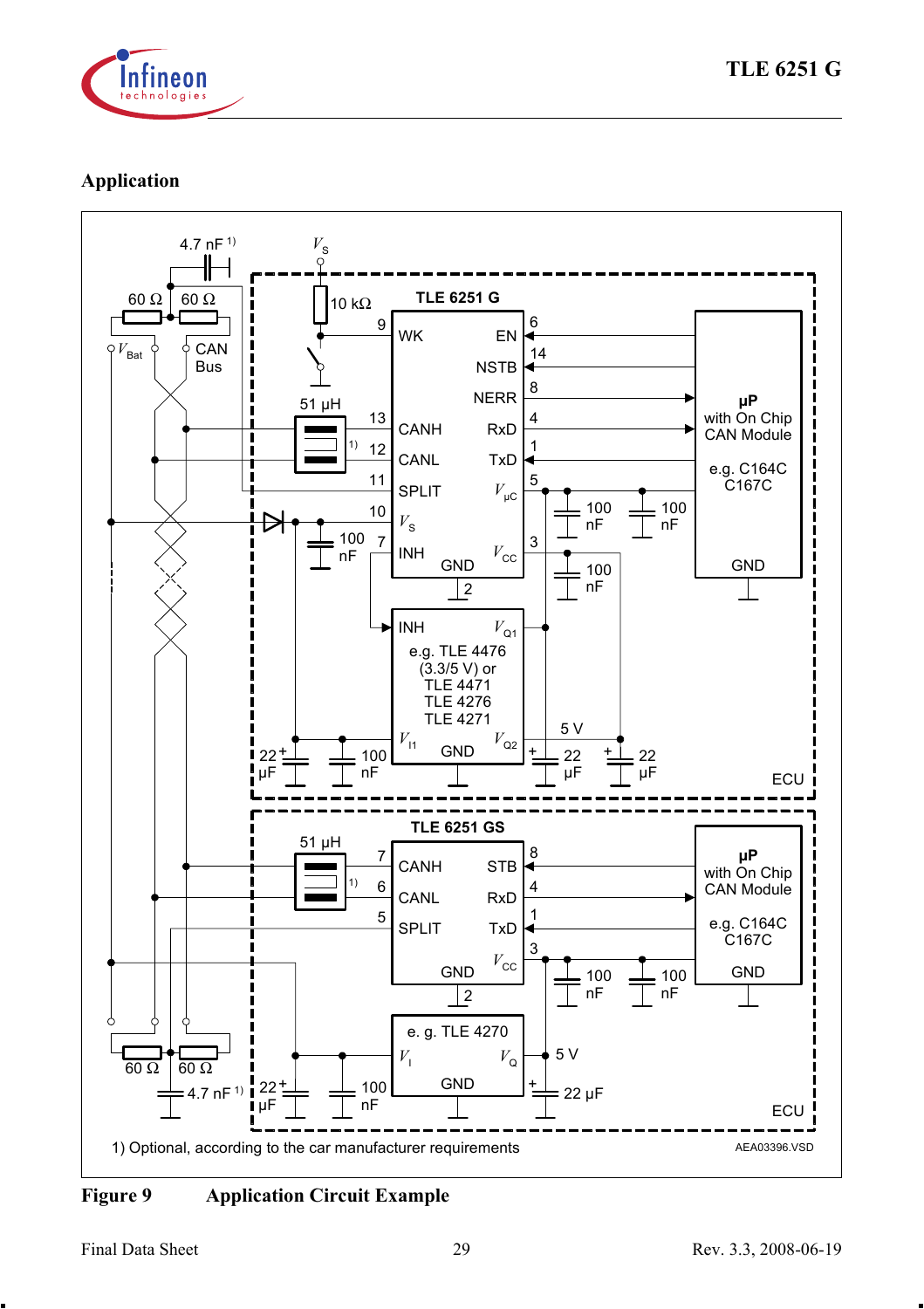



<span id="page-29-0"></span>**Figure 10 ESD test for conformance to IEC 61000-4-2**

The 100nF decoupling capacitors on Vs, Vio and Vcc are situated 5mm from the pins.

The distance between the fixpoint where the Gun is applied and the pin CAN H and CAN L are 20mm. The test has been realized with NoiseKen ESS2000.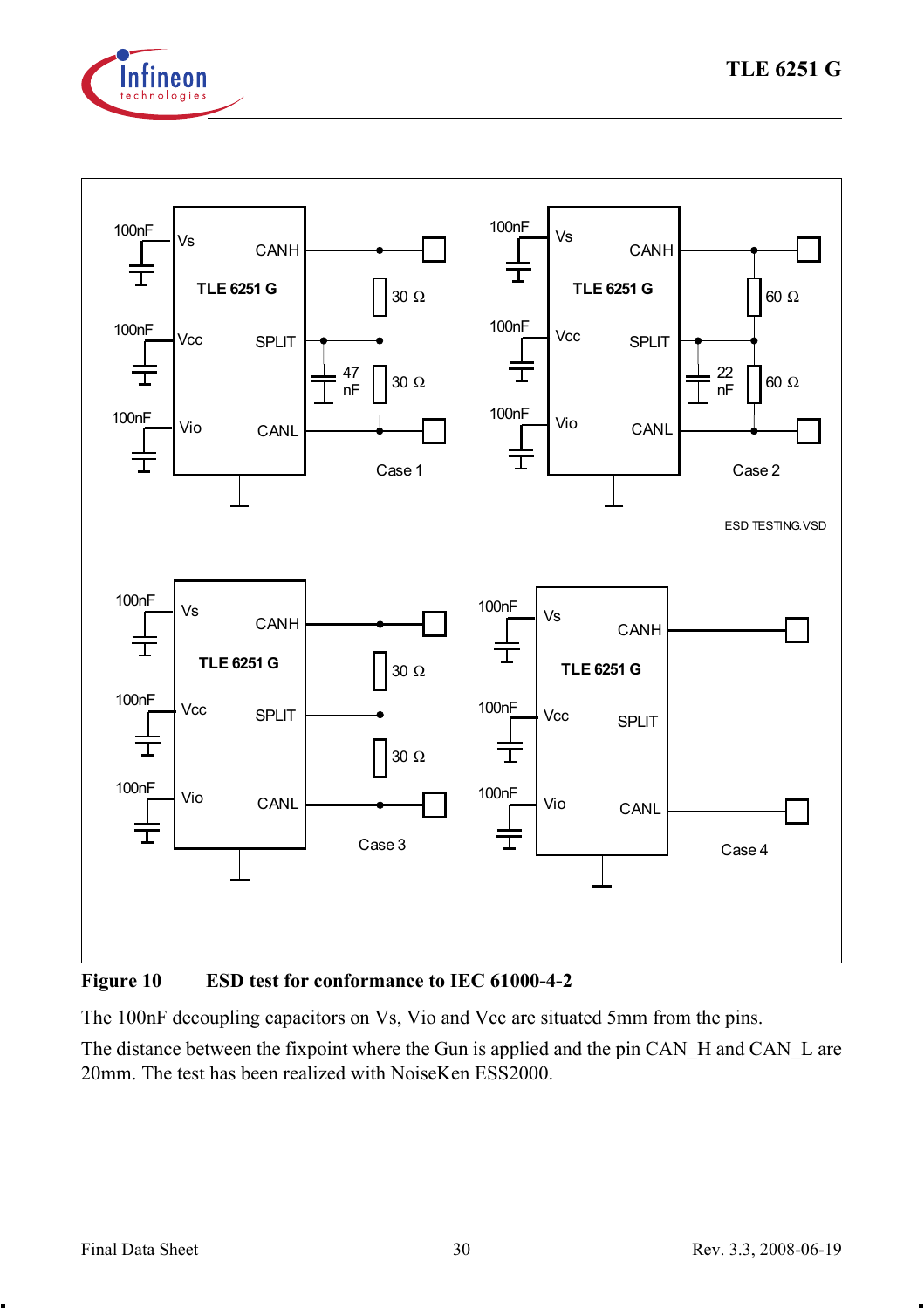

# **Package Outlines**



**Figure 11 P-DSO-14-13** (Plastic Dual Small Outline)

You can find all of our packages, sorts of packing and others in our Infineon Internet Page "Products": **<http://www.infineon.com/products>**.

SMD = Surface Mounted Device Dimensions in mm